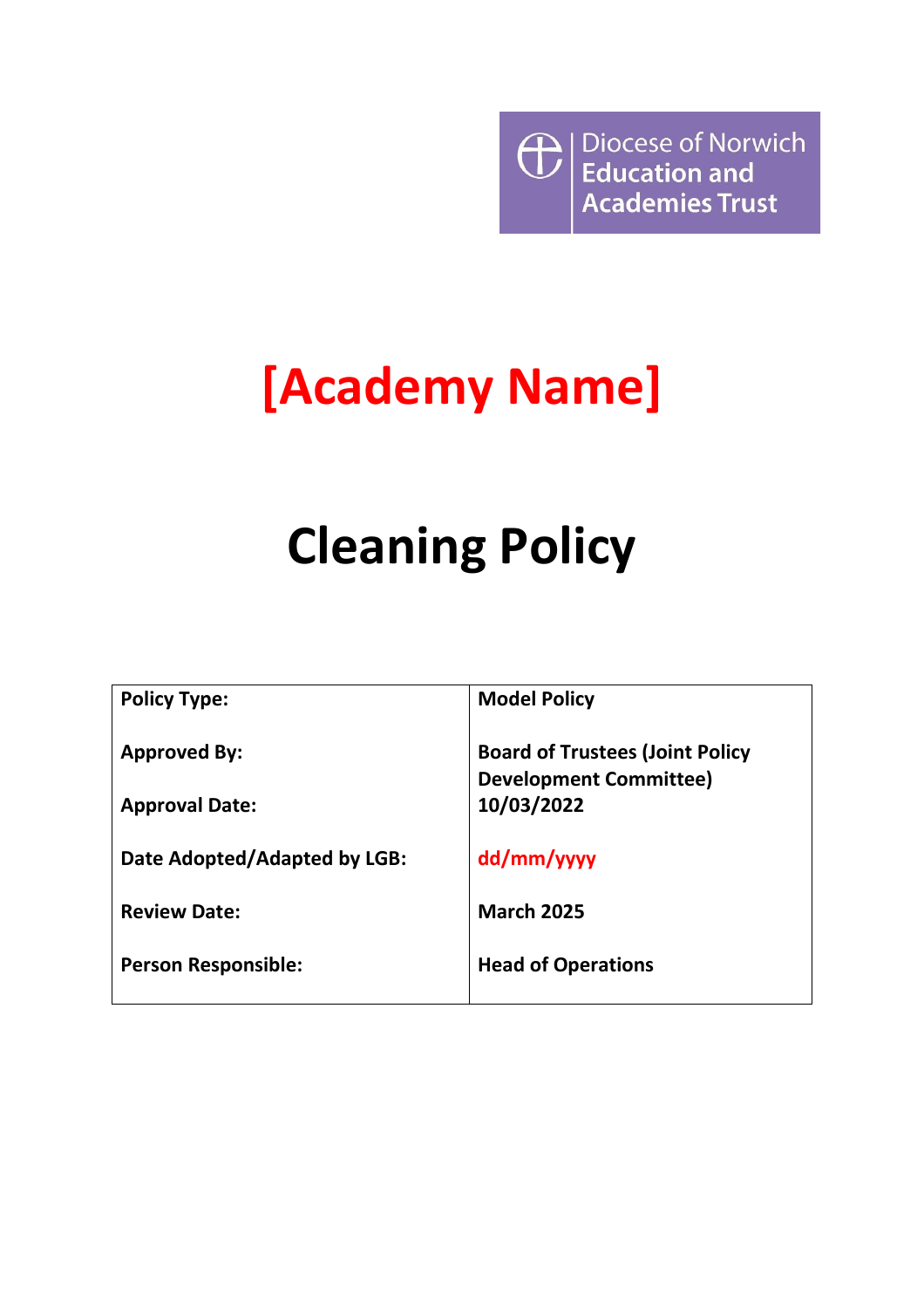## **Summary of Changes**

| Page | <b>Section</b> | <b>Amendment</b>                                           | Date of |
|------|----------------|------------------------------------------------------------|---------|
| Ref. |                |                                                            | Change  |
|      | $1 - 32$       | Replaced with updated guidance and linked to Trust H&S     | Feb     |
|      |                | policy/updated guidance in line with infection             | 2022    |
|      |                | control/cleaning at height/kitchen cleaning, environmental |         |
|      |                | consideration and to ensure clarity to employed cleaning   |         |
|      |                | staff as well as subcontracted provision                   |         |
|      |                |                                                            |         |
|      |                |                                                            |         |
|      |                |                                                            |         |
|      |                |                                                            |         |
|      |                |                                                            |         |
|      |                |                                                            |         |
|      |                |                                                            |         |
|      |                |                                                            |         |
|      |                |                                                            |         |
|      |                |                                                            |         |
|      |                |                                                            |         |
|      |                |                                                            |         |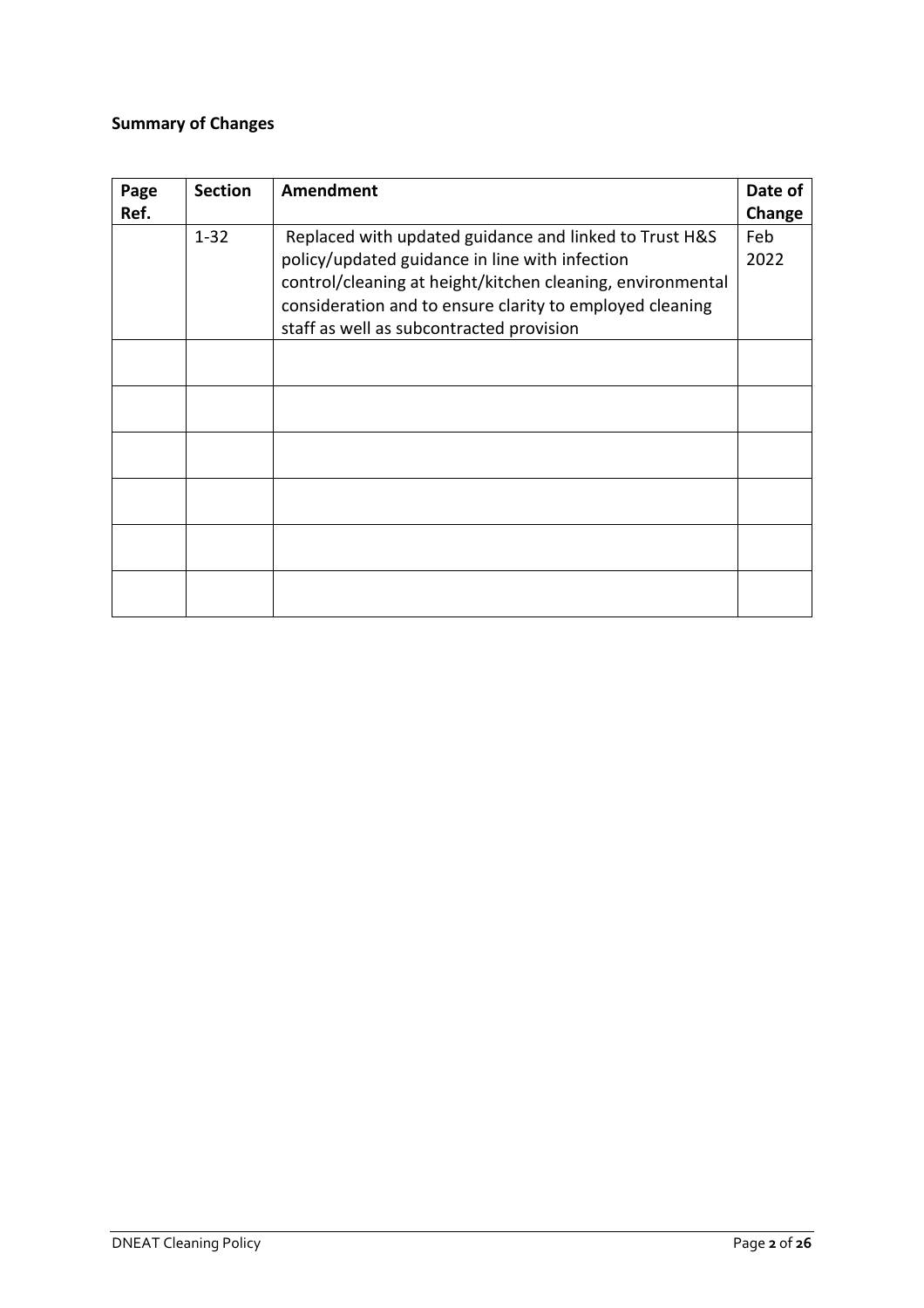## **Contents:**

Statement of intent

- 1. Legislative framework
- 2. Employers' duties
- 3. Employees' duties
- 4. Cleaning standards
- 5. Work schedules
- 6. Work method statements
- 7. Cleaning procedures
- 8. Risk assessments
- 9. Cleaning equipment
- 10. COSHH
- 11. Reporting
- 12. Storage areas
- 13. Use of containers
- 14. Infection control
- 15. Hand washing
- 16. Pest control
- 17. Graffiti
- 18. Chewing gum
- 19. Toilets
- 20. Kitchens
- 21. Computer equipment
- 22. Carpets
- 23. Windows
- 24. First aid
- 25. Slips and falls
- 26. Personal protective equipment (PPE)
- 27. Powered equipment
- 28. Measuring performance
- 29. Training
- 30. Productivity
- 31. Assisting cleaning staff
- 32. Environmentally friendly cleaning

### Appendices

- a. School cleaning schedule
- b. Cleaning risk assessment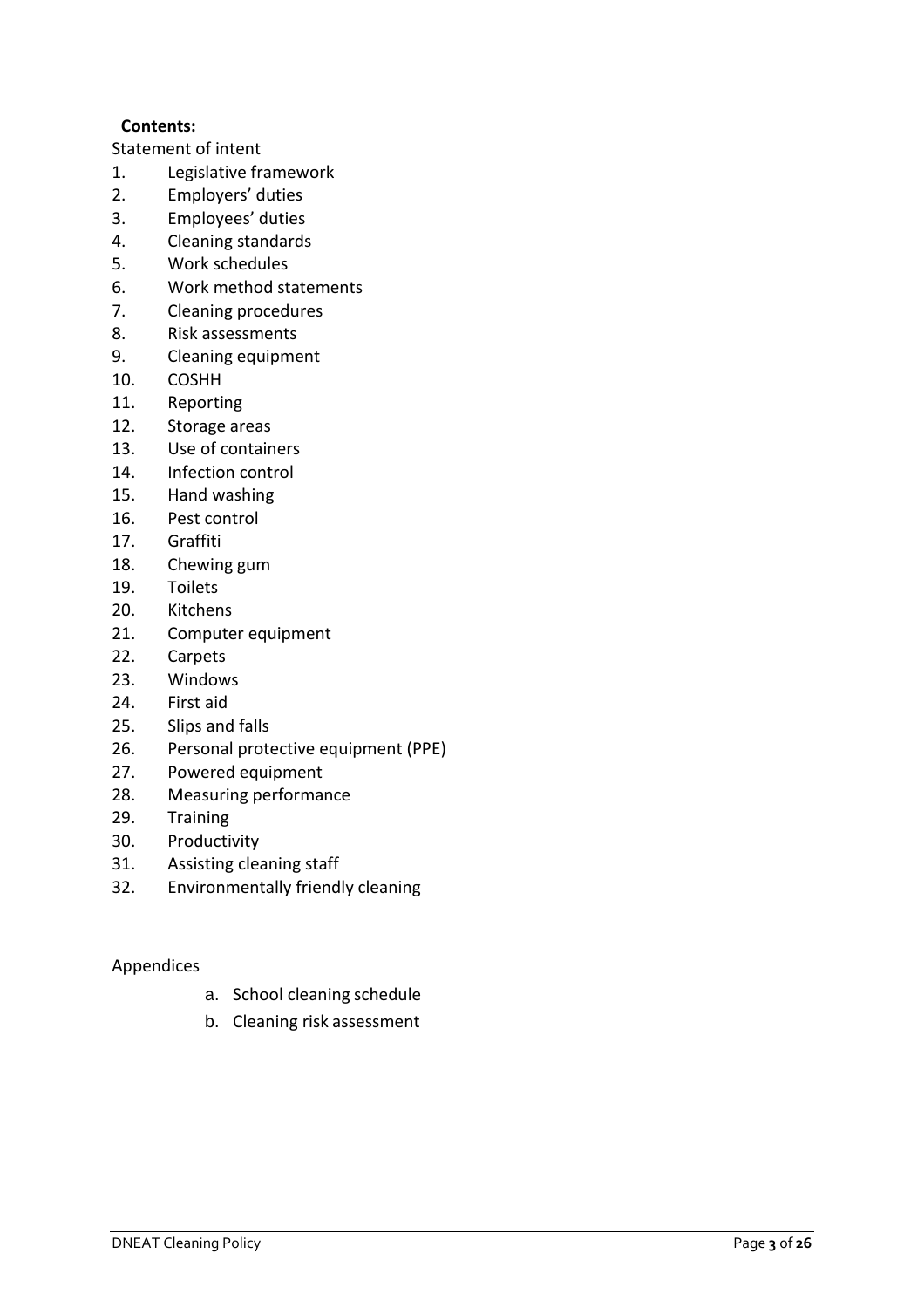## **Statement of intent**

Under the Workplace (Health, Safety and Welfare) Regulations 1992 (as amended), the adequate cleaning of work premises is a legal requirement. This policy is designed to manage the cleaning and maintenance of [insert name of academy] hereafter known as The Academy.

Staff, pupils and parents have the right to expect a clean and safe environment. The Trust is dedicated to ensuring the highest possible standards of cleanliness. Cleanliness contributes to the provision of a pleasant environment for pupils and staff, minimises the spread of infections and reduces the risk of infestations.

The main objectives of the cleaning policy are to:

- Enhance the appearance of the school, ensuring a healthy and productive learning environment.
- Control the spread of infection.
- Reduce the risk of slips, trips and falls.
- Assist in the maintenance of machinery.
- Protect school property including fabrics, fixtures and fittings.
- Ensure warranties are not invalidated.

This policy is distributed to all cleaners working at the academy when they begin their employment. It must not be viewed as a final job description; all cleaning staff can be called upon by their supervisor to undertake additional tasks within their competence.

### **For subcontracted provision only**

The main cleaning contractor used by the academy is [insert name of contractor] . This contract expires on [insert date]

Signed by:

Headteacher Date: Chair of governors Date: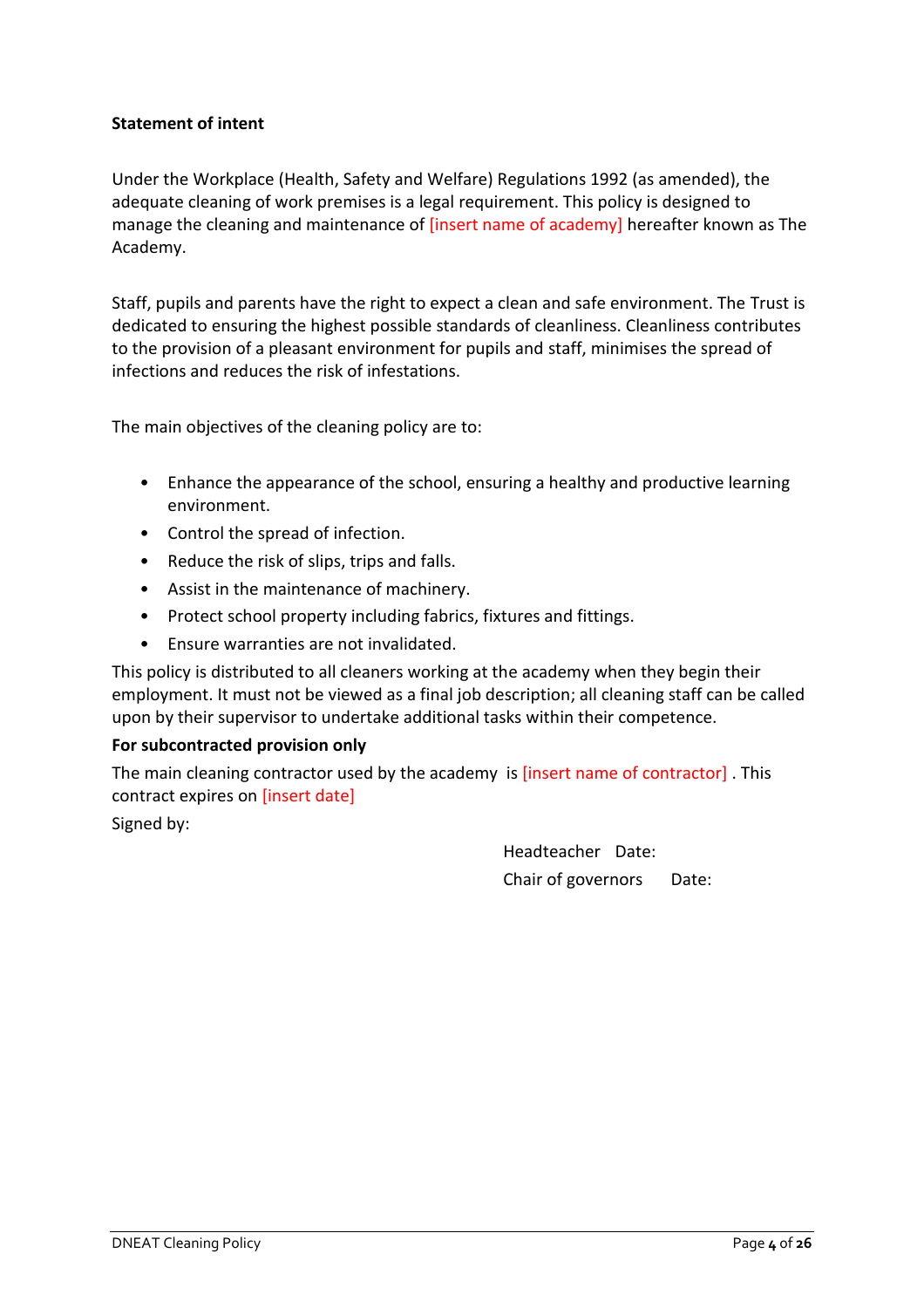## **1**.**Legislative framework**

1.1. This policy has due regard to legislation and guidance including, but not limited to, the following:

- The Health and Safety at Work etc. Act 1974
- The Workplace (Health, Safety and Welfare) Regulations 1992 (as amended)
- The School Premises (England) Regulations 2012
- The Manual Handling Operation Regulations 1992 (as amended)
- The Reporting of Injuries, Diseases and Dangerous Occurrences Regulations (RIDDOR) 2013
- The Provision and Use of Work Equipment Regulations 1998
- (DfE) 'Advice on standards for school premises' 2015
- 1.2. This policy will be implemented in conjunction with the Trust:
	- Health and Safety Policy
	- COSHH Risk Assessment

## **2.Employers' duties**

2.1.The employer has a duty to provide:

- A cleaning schedule that meets the statutory requirement for a clean and safe working environment.
- Appropriate training for staff.
- Additional training in the handling of cleaning chemicals and dangerous substances.
- Data sheets in line with the Control of Substances Hazardous to Health (COSHH) Regulations 2002.
- Appropriate protective clothing.
- Personal protective equipment (PPE)
- All equipment required to meet the requirements of the cleaning schedule.
- Secure storage for cleaning materials and equipment.

### **3.Employees' duties**

3.1. Employees have a duty to:

- Work to the standards outlined in the cleaning schedule.
- Attend appropriate training as required.
- As necessary, wear any personal protective equipment (PPE) provided by the employer.
- Report incidents to the site manager as soon as possible.

### **4.Cleaning standards**

4.1. Cleaning standards will be established in the cleaning schedule. This will establish the quality of cleanliness required and the legal requirements for compliance with health and safety regulations.

4.2. The cleaning schedule will outline the degree of cleaning appropriate to each area of the school, which may include: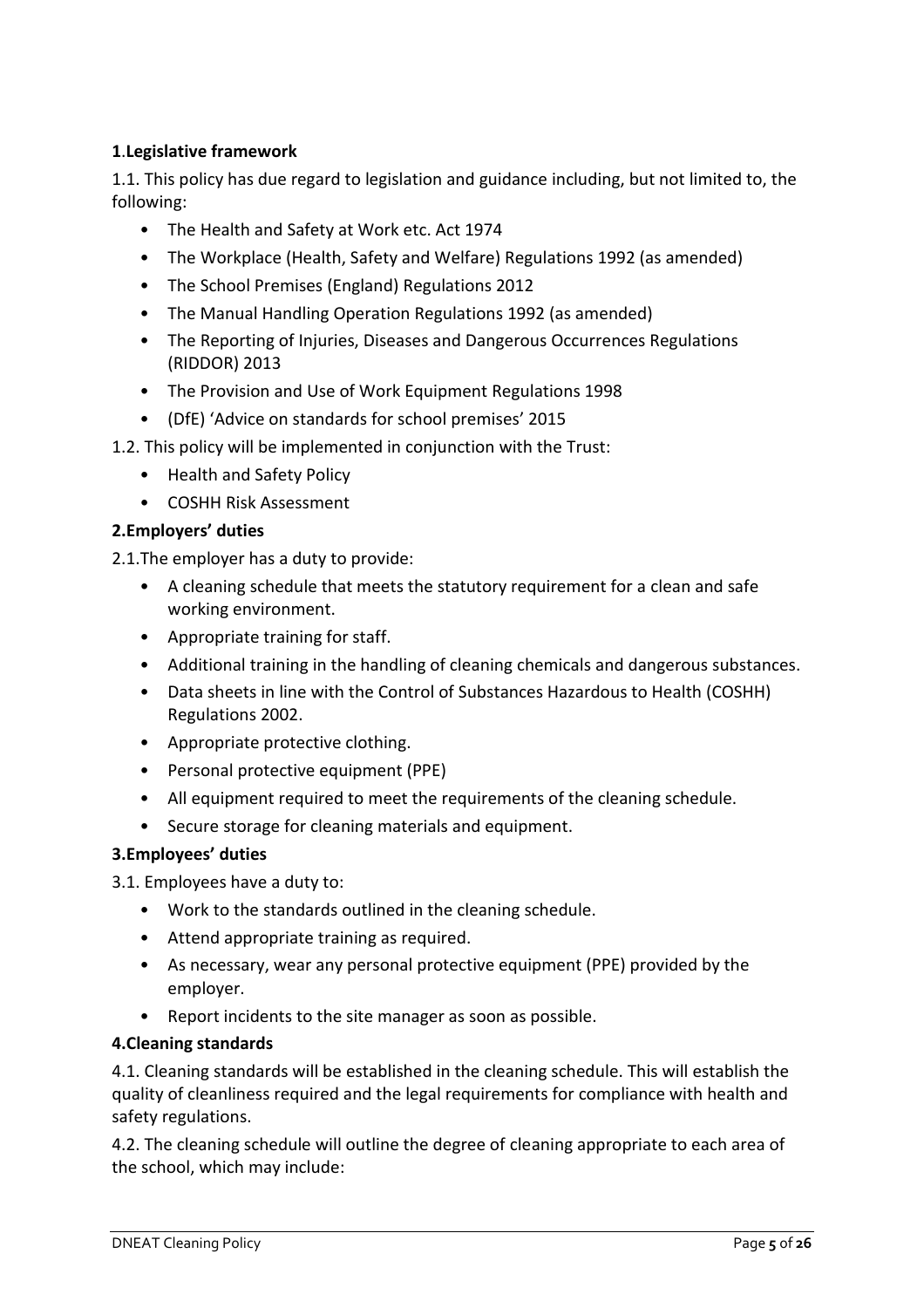- Non-complex but labour-intensive cleaning (such as in classrooms and corridors).
- Specialised cleaning of surfaces (such as high-storey windows and air conditioning ducts).
- High-level cleaning and dust control (such as in kitchens, food technology classrooms, gymnasiums, and computer rooms).
- The sterilisation of surfaces and instruments (such as in science laboratories and medical rooms).

4.3. To ensure quality, when inviting contractors to tender for cleaning work, the academy/Trust will request the following for comparison:

- The number of staff that will be employed on site
- The length of time the specified cleaning will take
- The recruitment methods used
- Types and levels of staff training, supervision and PPE
- The supplier's health and safety policy
- Details of the equipment and supplies to be used, and whether these are included in the price
- The extent of the contractor's insurance cover
- References from two similar clients

### **5.Work schedules**

5.1. The cleaning schedule will ensure that:

- Daily requirements are completed; these include the daily emptying of rubbish bins and the cleaning of changing rooms, washrooms and corridors/walkways.
- Weekly requirements are completed; these include the vacuuming of all carpets.
- Monthly requirements are completed; these include the deep cleaning of sanitary ware, and external window cleaning.
- High level cleaning is completed in 6-12 week cycles; these include the dusting of venetian blinds, carpets and fabric cleaning, and the deep cleaning of kitchens and equipment.

## **6.Work method statements**

6.1. Work method statements provide instructions to cleaning staff; they will include the following:

- What is to be cleaned
- The frequency of cleaning
- The method of cleaning
- The expected time required
- The expected quality of outcomes
- Any restrictions imposed
- The equipment to be used outlining who will provide and maintain it
- Any materials and chemicals to be used
- Details of any risks associated with the tasks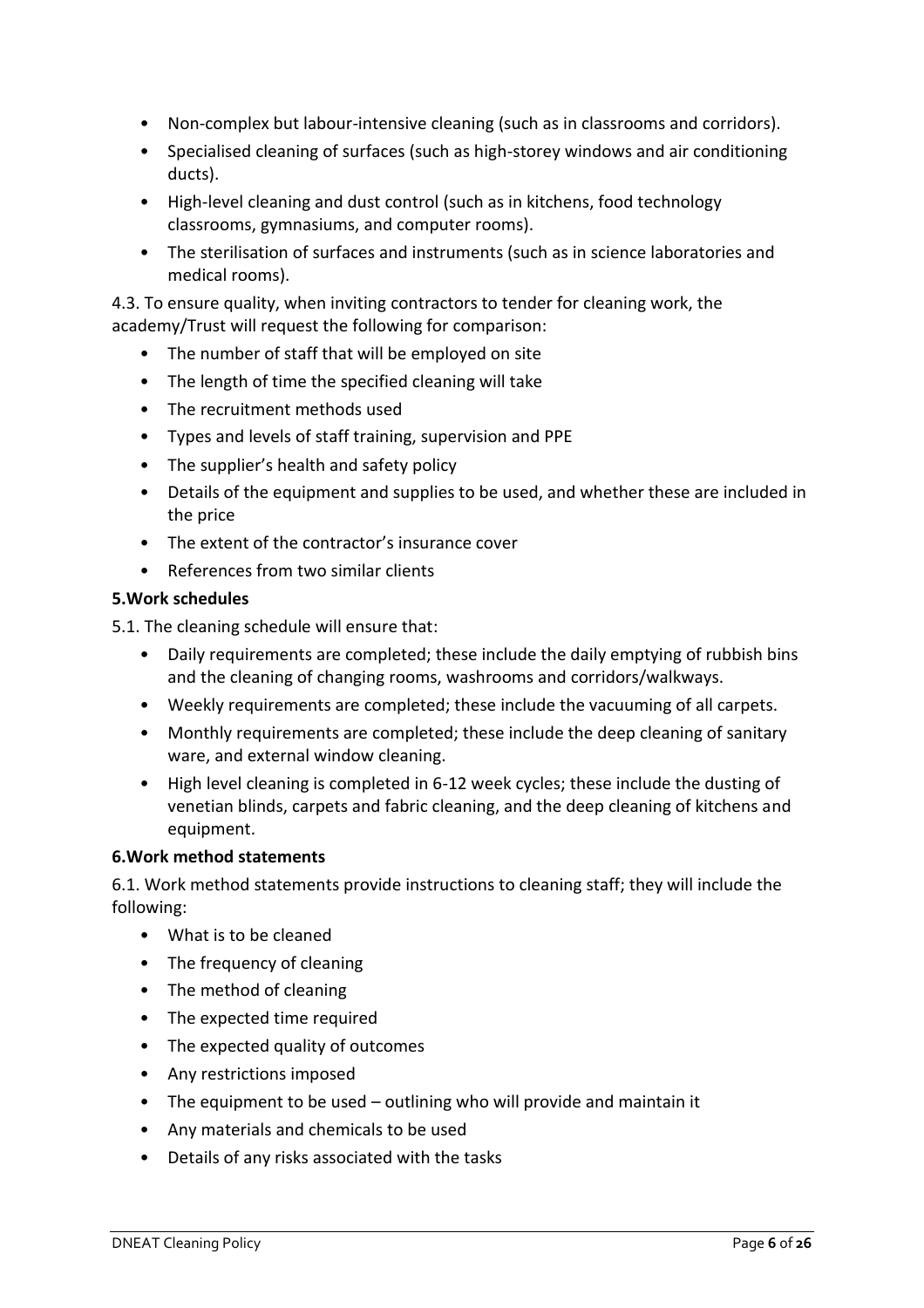• Any safety precautions that must be adopted, including the use of PPE and emergency procedures

6.2. If work method statements are not adhered to, it may cause manufacturers' or suppliers' warranties to be invalidated.

6.3. Work method statements should be made available to all cleaning staff.

## **7.Cleaning procedures**

7.1. Cleaning staff should always:

- Work from the cleanest area to the dirtiest area.
- Refer to manufacturers' instructions.
- Use safe and appropriate equipment.
- Ensure equipment is clean and dry before starting a task.
- Plan their work route.
- Use hazard warning signs when the cleaning involves wet floor surfaces.
- Check all cleaning equipment for damage or wear.
- Report any defective or damaged equipment to their supervisor.
- Ensure all electrical equipment has been tested for safety.
- Perform necessary safety checks.
- Briefly test each machine after performing a safety check.
- Ensure cables are kept behind machines and do not present trip hazards.
- Avoid adjusting fittings on a machine that is plugged in.
- Wear appropriate PPE at all times.
- Ensure no mixing of cleaning agents.
- Ventilate any area where cleaning chemicals are being used.
- Add a cleaning agent to water, rather than adding water to the agent, to prevent the possibility of the agent being splashed into the eyes/onto skin.

### **8.Risk assessments**

8.1. Health and safety risk assessments are a legal requirement. [Risk assessments](https://www.infospace.org.uk/hr/) will be completed at the planning stage of all cleaning tasks, along with suitable work statements. The risk assessment will identify any risks or hazards that may be involved in the job.

8.2. All risk assessments should be reviewed annually to ensure that they still adequately control all risks involved.

8.3. The level of detail in a risk assessment should be proportionate to the risk.

8.4. Contracted employees must be provided with information on the risks they may be exposed to whilst working on the premises.

8.5. If a contractor's activities may introduce new risks to the school's staff, the site manager must be informed so that effective controls can be put in place.

## **9.Cleaning equipment**

9.1. Cleaning staff will be provided with appropriate equipment to enable them to do their jobs effectively.

9.2. All cleaning equipment will be properly maintained in accordance with manufacturers'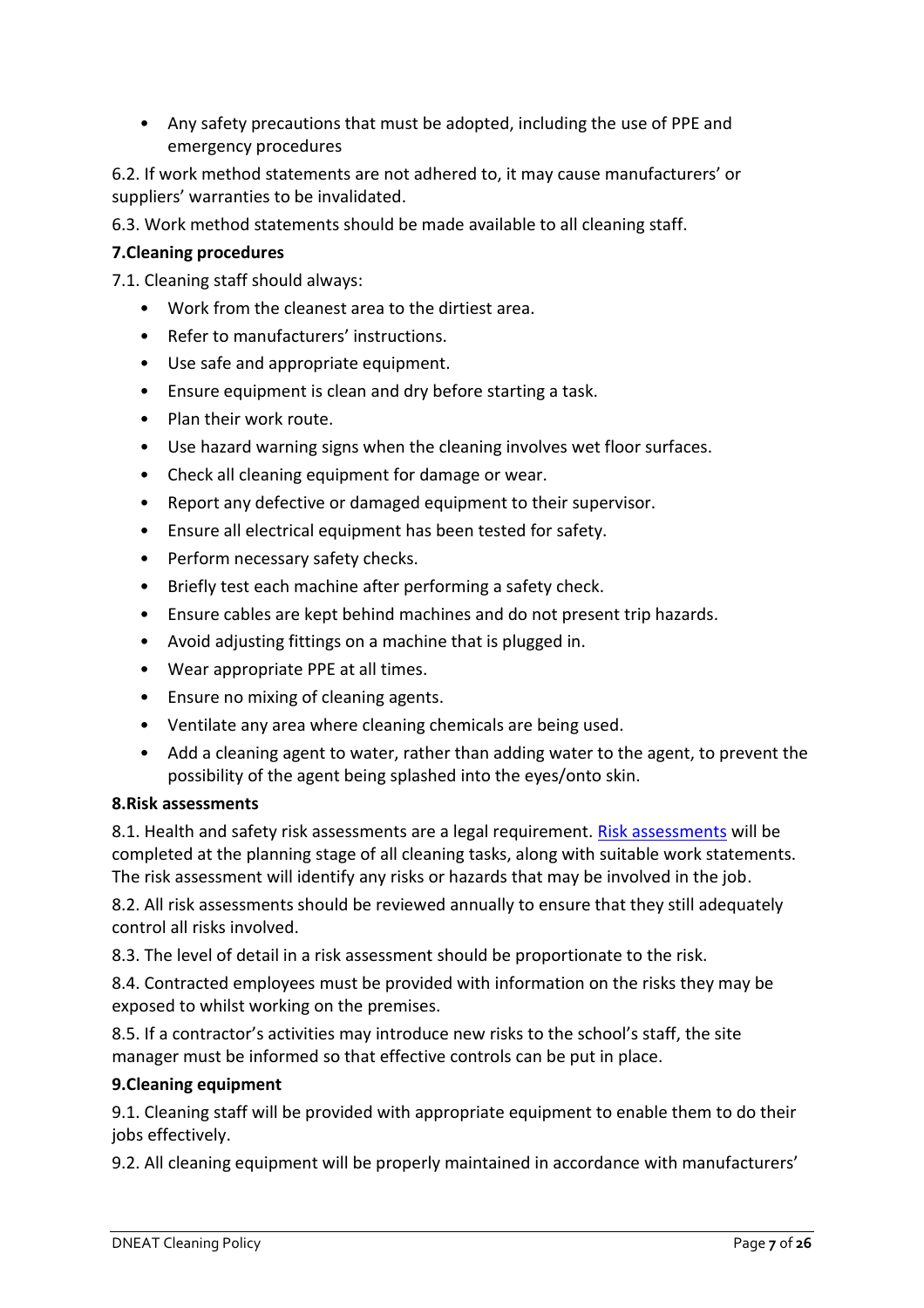instructions.

9.3. Dirty and defective equipment will be disposed of in adherence with the Waste Electrical and Electronic Equipment (WEEE) Regulations 2013 (as amended in 2015).

9.4. Cleaning equipment will be kept in a secure, clean and tidy location.

## **10.COSHH**

10.1. COSHH regulations are intended to protect individuals from hazardous substances. Cleaning staff will understand that chemicals can be harmful and can enter the body through:

- Ingestion (eating and drinking).
- Inhalation (gases, sprays and dust).
- Absorption through the skin.

10.2. Staff will be trained to:

- Read container labels and note any risks.
- Understand that mixing chemicals is potentially dangerous.
- Use chemicals only for their intended purpose.
- Use PPE when handling chemicals.
- Store chemicals in accordance with manufacturers' recommendations.

10.3. All cleaning chemicals will be labelled in accordance with Classification, Labelling and Packaging (CLP) regulations.

10.4. The academy will be provided with data sheets from suppliers that detail:

- The proper use of a substance.
- Health risks and fire hazards.
- How to use, transport and store the substance.
- Emergency action and first-aid advice.
- Other information, such as waste disposal requirements.

10.5. Where cleaning chemicals are being used, users of the building should be excluded from the immediate area whilst cleaning is in progress.

10.6. Cleaning chemicals, cleaning products and equipment will only be used by trained individuals.

### **11.Reporting**

11.1. All accidents and incidents will be immediately reported to the site manager, who will follow the online accident reporting procedure outlined in the Trust Health and Safety Policy.

### **12.Storage areas**

12.1. Cleaning materials, equipment and chemicals will never be left unattended and will be locked away in secure cupboards when not in use.

12.2. Pupils and unauthorised staff will not have access to the storage cupboard.

### **13.Use of containers**

13.1. Cleaning materials are commonly supplied in large containers and decanted into smaller containers for ease of use. Where cleaning agents are decanted: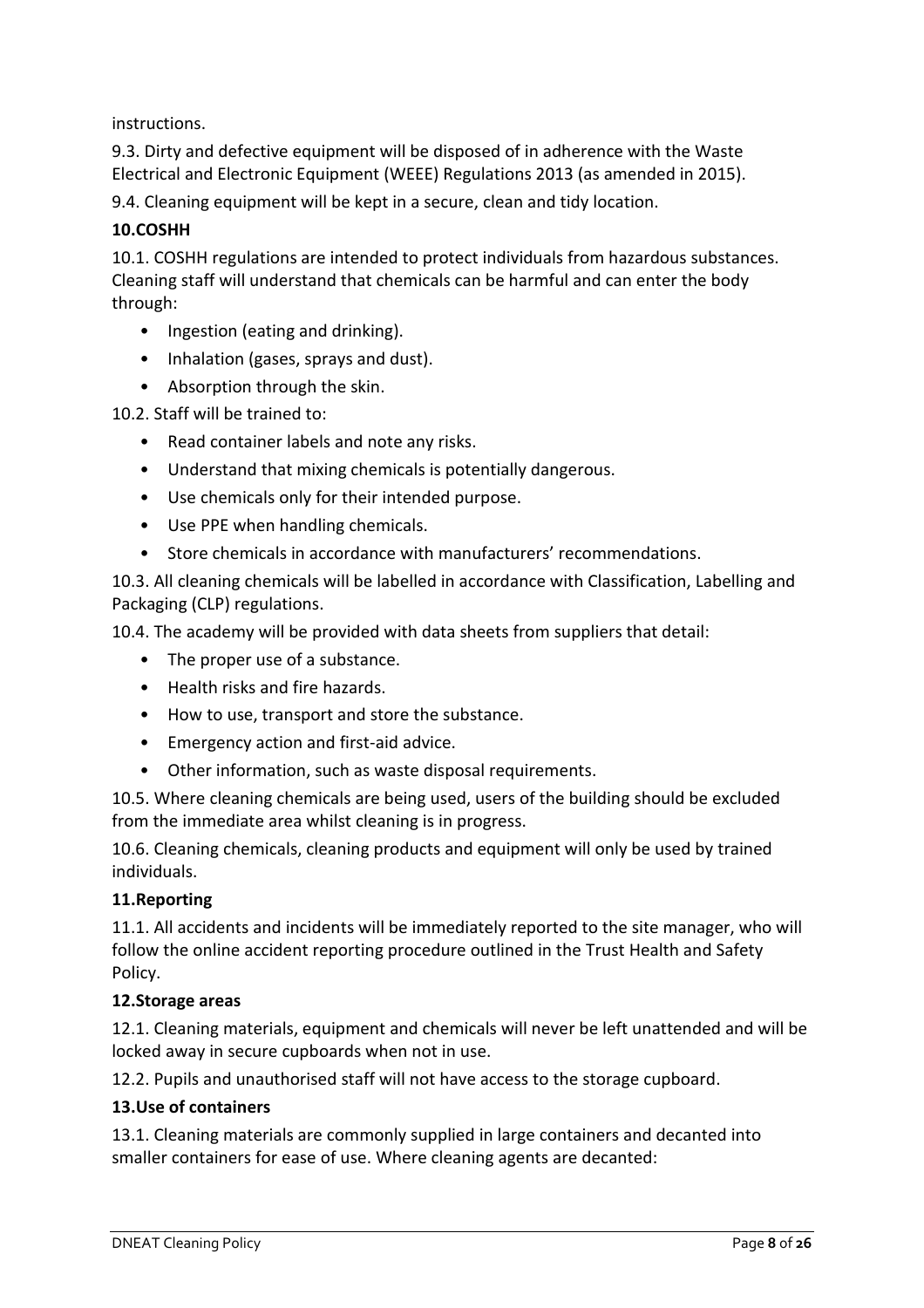- It must be safe to do so.
- Containers will be appropriately labelled (unlabelled containers will never be used).
- The re-use of bottles will be avoided, particularly those that had a different previous usage (i.e. drinks bottles) to avoid accidents.

## **14.Infection control**

14.1. To prevent an infection outbreak, higher standards of cleaning are essential in first aid rooms, kitchens and toilets, and following incidents involving bodily fluids.

14.2. Areas of this nature require a deeper than usual level of cleaning whereby surfaces are rendered microbiologically sterile through disinfection.

14.3. During an outbreak, cleaning standards may be increased in all areas of the academy premises.

## **15.Hand washing**

15.1. Cleaners play an important role in supporting effective hand washing by:

- Ensuring high standards of regular cleaning in toilets, bathrooms, and hand washing facilities.
- Ensuring that liquid soap and disposable hand towel dispensers are clean and wellstocked.
- Disposing of discarded towels.

## **16.Pest control**

16.1. Cleaning staff will be trained to identify and report any signs of pests, including the following:

- Sightings
- Faeces and droppings
- Damage and gnaw marks to woodwork
- Holes in sacks and boxes
- Spillages around packages
- Feet and tail marks in dust
- Scratching or other noises

## 16.2. Effective pest control will be achieved by:

- Maintaining clean premises.
- Ensuring the appropriate storage of foodstuffs.
- Disposing of waste on a regular basis.
- Contracting a recognised pest controller to inspect the school on a regular basis.

### **17.Graffiti**

17.1. Graffiti in the form of lipstick or chalk marks will be removed with detergent.

17.2. More problematic graffiti will be removed using paint removers, bleaching and, where necessary, overpainting.

### **18. Chewing gum**

18.1.The academy operates a ban on chewing gum. If removal of chewing gum is required, a dry steam machine may be hired to disintegrate the gum.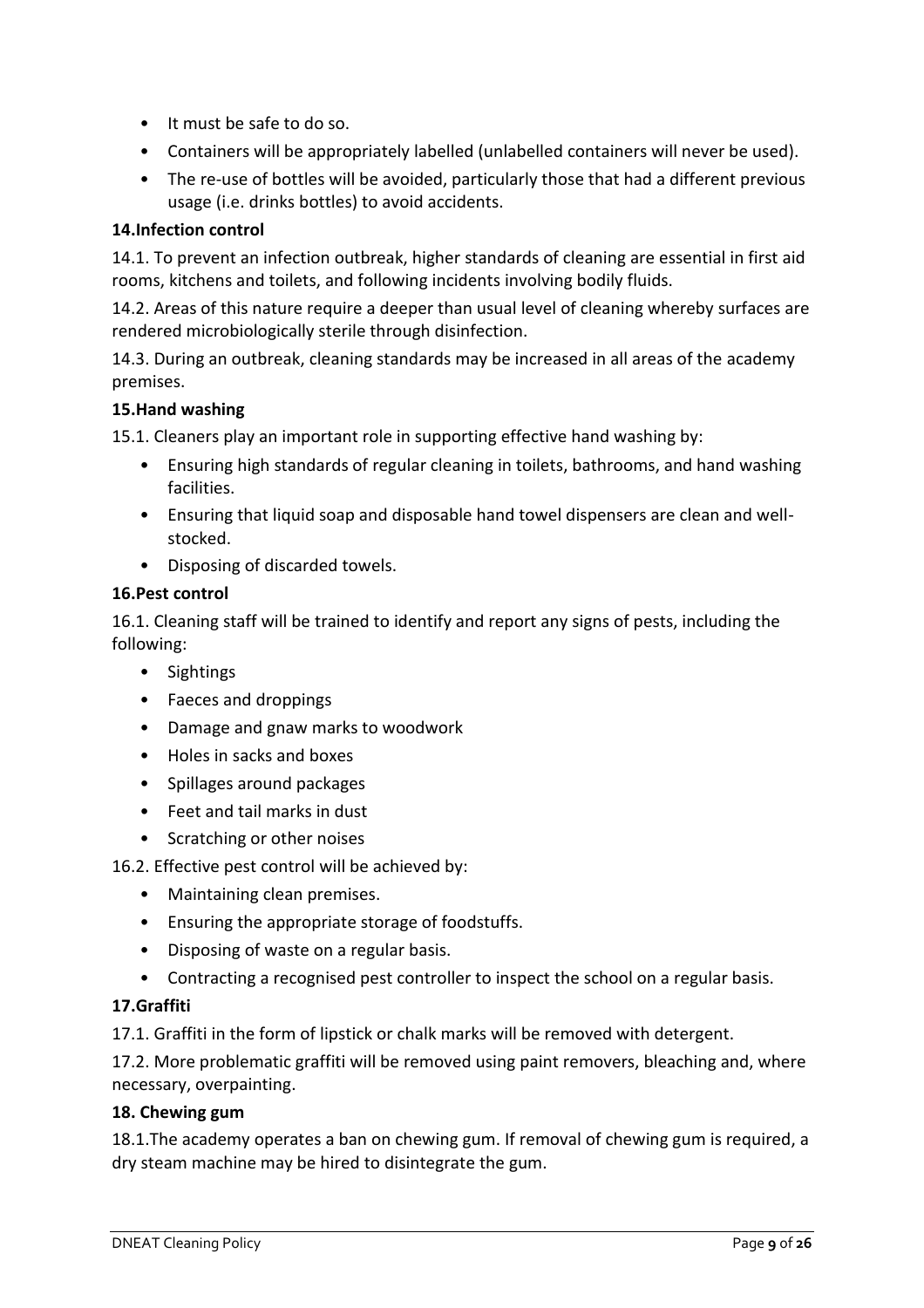## **19.Toilets**

19.1. Toilets, washrooms and showers will be kept clean and free from dirt at all times.

19.2. Cleaners will also be required to empty bins and replenish items such as toilet paper, soaps and towels.

19.3. Sanitary products and disposal units are provided in toilets for girls aged eight and over, and in facilities used by female staff members or visitors. Cleaners are required to replenish and dispose of sanitary products.

19.4. Cleaners will report cracks, leaks and broken surfaces to the site manager as soon as possible.

### **20.Kitchens**

20.1. The academy will ensure high levels of cleanliness in any kitchen environment. Surfaces where food is handled must be maintained in a good condition. They must be easy to clean and disinfect. They must also be made of materials that are smooth, washable, corrosion resistant and non-toxic.

20.2.A cleaning schedule will list daily, weekly, monthly and annual cleaning tasks for all kitchen areas and appliances.

20.3. Mops, buckets, reusable gloves and cloths will be colour coded or otherwise labelled to ensure that equipment used in the kitchen is never used elsewhere in the school.

20.4. Mops, sponges, and kitchen cloths should be kept clean and regularly replaced.

20.5. Cleaning staff should take adequate precautions to prevent any contamination of foodstuffs by chemicals. Chemicals will be stored separately from food in a clearly labelled, locked cupboard. Manufacturers' instructions must always be followed.

20.6. Areas of damp, chipped plaster, broken tiles or chipped work surfaces should be reported to the site manager as soon as possible.

### **21.Computer equipment**

21.1. When cleaning computers, staff should:

- Use a vacuum to remove dirt, dust and hair from around the computer, on the casing and on the keyboard.
- Turn off the computer before cleaning.
- Be careful not to adjust any controls or disconnect any leads.

21.2. When cleaning computers, staff should never:

- Cause any component inside the computer to become damp or wet.
- Vacuum the inside of a computer.
- Spray or squirt any liquid onto or into computer equipment.

### **22.Carpets**

22.1. To avoid dirt being transferred to carpets, matting is placed for six to nine steps at all significant entrances to the building.

22.2. Work method statements for carpet cleaning will depend on levels of footfall and occupancy. The basic requirement is thorough weekly vacuuming to remove loose soil and debris and reduce pile crushing.

22.3. Where necessary, immediate spot cleaning of spillages will take place to prevent their spread.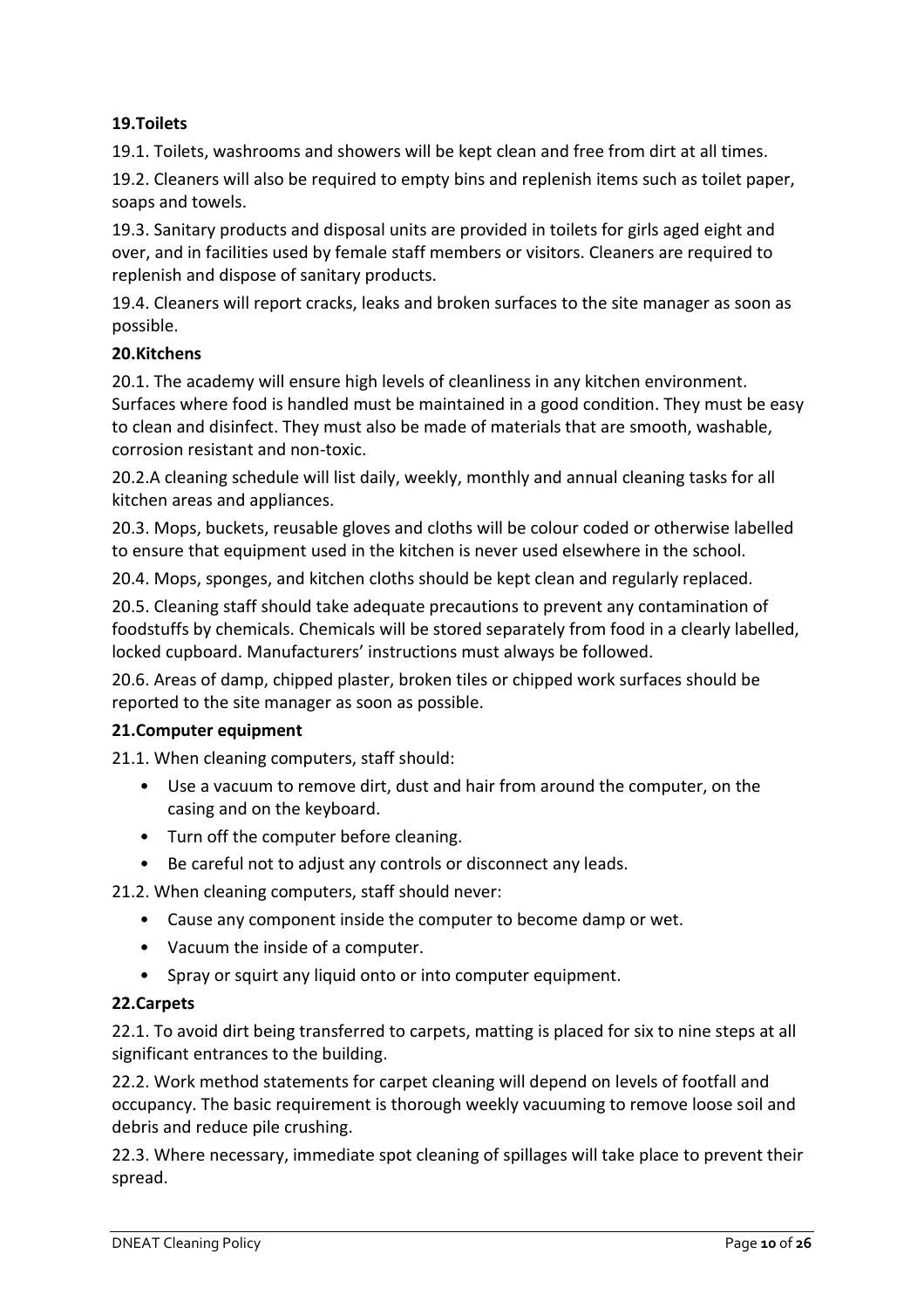22.4. Dust bags will be changed when they are two-thirds full.

22.5. Where appropriate, wet extraction cleaning will take place every 6-12 months.

## **23.Windows**

23.1. Window cleaning is contracted to [insert name of contractor].

23.2. The academy will conduct a [risk assessment](https://www.infospace.org.uk/hr/) to ensure that all legal duties are being met.

23.3. The academy and the contractor will ensure that employees have due regard to the statutory [Working at Heights requirements.](https://www.infospace.org.uk/search/?q=Working+at+Height+Policy+and+Procedure+P631)

23.4 [A Working at Heights Risk Assessment](https://www.infospace.org.uk/search/?q=Working+at+Height+Policy+and+Procedure+P631) is in place for all window cleaning.

## **24.First aid**

24.1. First aid support will be called for in all instances where a member of staff or pupil inhales fumes from, ingests or comes into contact with a toxic cleaning substance.

24.2. If a corrosive cleaning agent is inhaled by a member of staff, staff should:

- Immediately move the person to an area with fresh air.
- Rinse the affected person's nose and mouth with water.
- Call for medical attention if any discomfort continues.
- If a child is involved, seek medical assistance in every instance.

24.3. If a corrosive cleaning agent is ingested, staff should:

- Immediately remove the victim from the source of exposure.
- Call for medical attention.
- Rinse the affected person's mouth thoroughly.
- Get them to drink plenty of water.

24.4. If a corrosive cleaning agent comes into contact with a person's skin, staff should:

- Remove the affected person from the source of contamination.
- Remove any contaminated clothing.
- Wash the skin with soap and water.
- Call for medical attention if the irritation persists after washing.
- If a child is involved, seek medical assistance in every instance.

### **25.Slips and falls**

25.1. Spillages will be immediately addressed and treated as a priority.

25.2. Staff will use warning signs or prevent access to any floor surface that poses slipping hazards, no matter how minor.

25.3. Cleaning staff will wear appropriate footwear with adequate grip.

### **26.Personal protective equipment (PPE)**

26.1.PPE includes uniforms, safety shoes and equipment such as gloves and goggles.

26.2. All cleaning staff will be issued adequate PPE and will be reminded of their responsibilities, including:

- Only using the PPE provided at work.
- Proper use of PPE.
- Regularly inspecting PPE.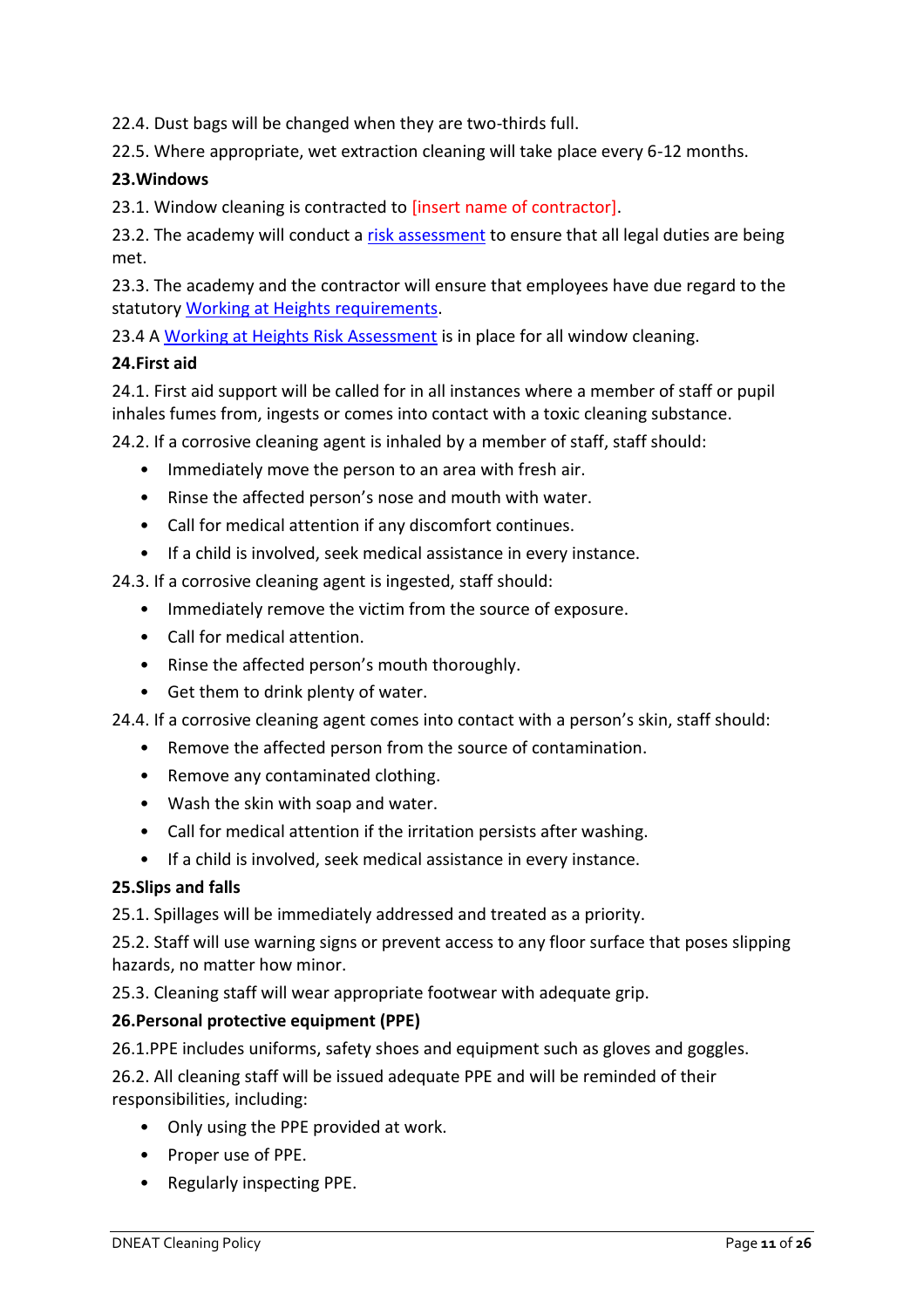## **27.Powered equipment**

27.1. Cleaning staff will be trained to check and maintain electrical equipment, including the following:

- Performing visual checks to identify damage
- Checking the condition of plugs and cables
- Removing defective equipment from use and labelling it as 'out of order'
- Ensuring power cables are a suitable length
- Ensuring power cables are not strained during use
- Cleaning equipment after use

## **28.Measuring performance**

28.1. The site manager is responsible for the continuous monitoring of academy cleaners' performance.

28.2. The site manager will respond promptly to any reports or complaints of inadequate cleaning standards.

28.3. The site manager will carry out occasional no-notice inspections to monitor if the work schedule is being followed.

## **29.Training**

29.1. Cleaning staff will be appropriately trained and supervised.

29.2. Training will be conducted in-house and obtained from a number of external providers.

29.3. New staff will be given induction training, which will include all the information needed to safely and effectively begin their duties.

29.4. All cleaning staff will be trained in the academy's health and safety procedures and arrangements, prior to beginning work.

29.5. Health and safety training will include the following:

- Manual handling
- The safe use of equipment and PPE
- COSHH regulations and handling chemicals
- Fire safety arrangements
- Working at height
- Lone working
- Emergency procedures

29.6. Supervisory staff will undertake formal training as necessary.

29.7. All staff training will be recorded, with particular emphasis placed on COSHH, manual handling, working at height and lone working.

29.8. Training programmes will be backed by appropriate supervision systems to ensure cleaning is undertaken to the expected standards.

## **30.Productivity**

30.1. The site manager is responsible for ensuring cleaning staff meet the expected standards of productivity.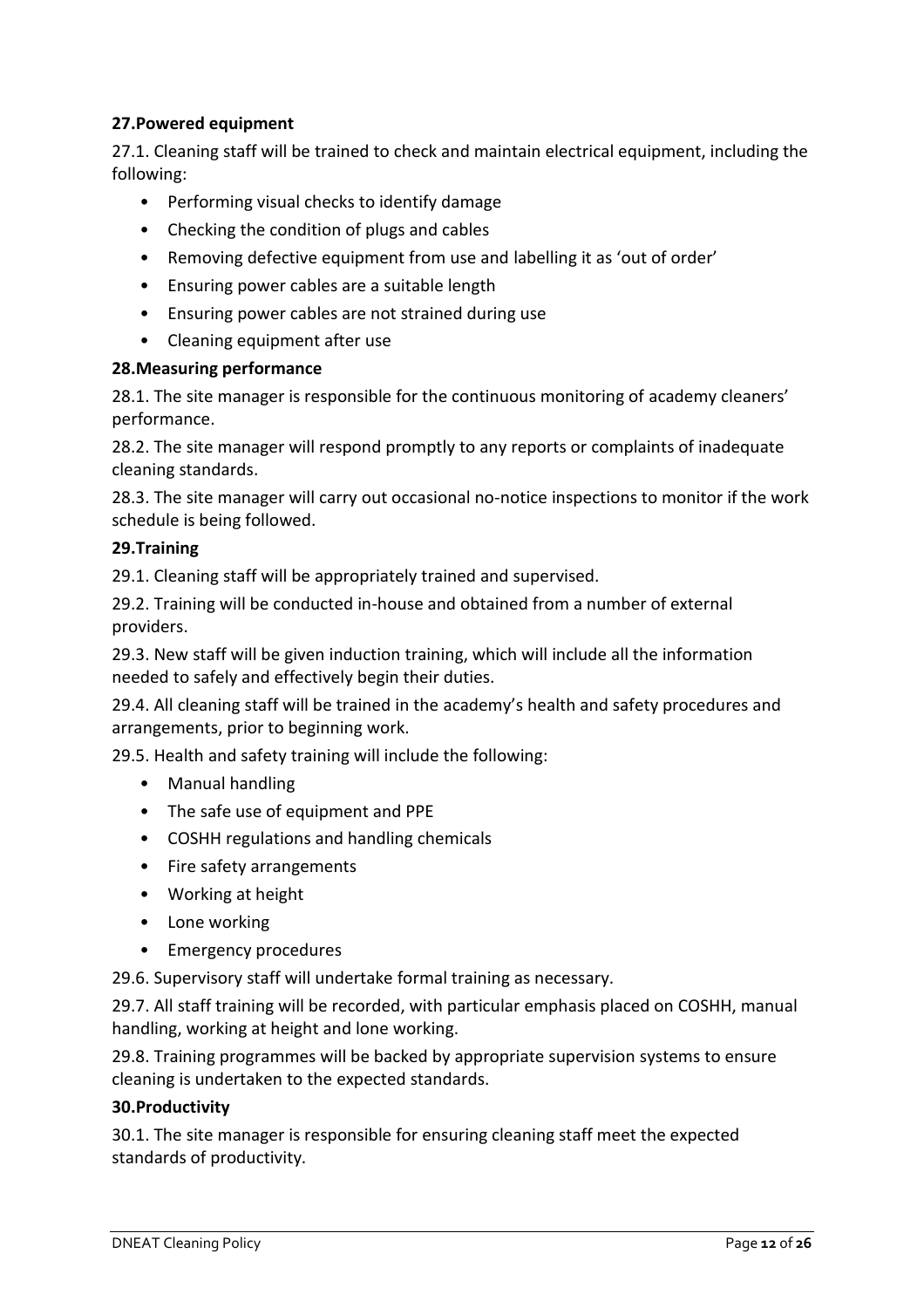30.2. When determining expected standards, the following factors will be taken into account:

- The standard of cleanliness required
- The composition of floor surfaces
- The density of areas
- The quality of surfaces

## **31.Assisting cleaning staff**

31.1. All academy staff are required to help keep the academy clean and tidy. Academy staff should liaise with cleaning staff to ensure that chairs are stacked or placed on top of desks at the end of the school day.

31.2. Academy staff can also assist cleaning staff by ensuring that litter is picked up and by reminding pupils of the need to keep the academy clean and tidy.

## **32.Environmentally friendly cleaning**

32.1. The academy ensures that cleaning services are environmentally friendly by:

- Avoiding the use of toxic chemicals in cleaning products.
- Using biodegradable products whenever possible.
- Ensuring cleaning products are procured from sustainable sources.
- Supporting waste recycling and minimal waste schemes.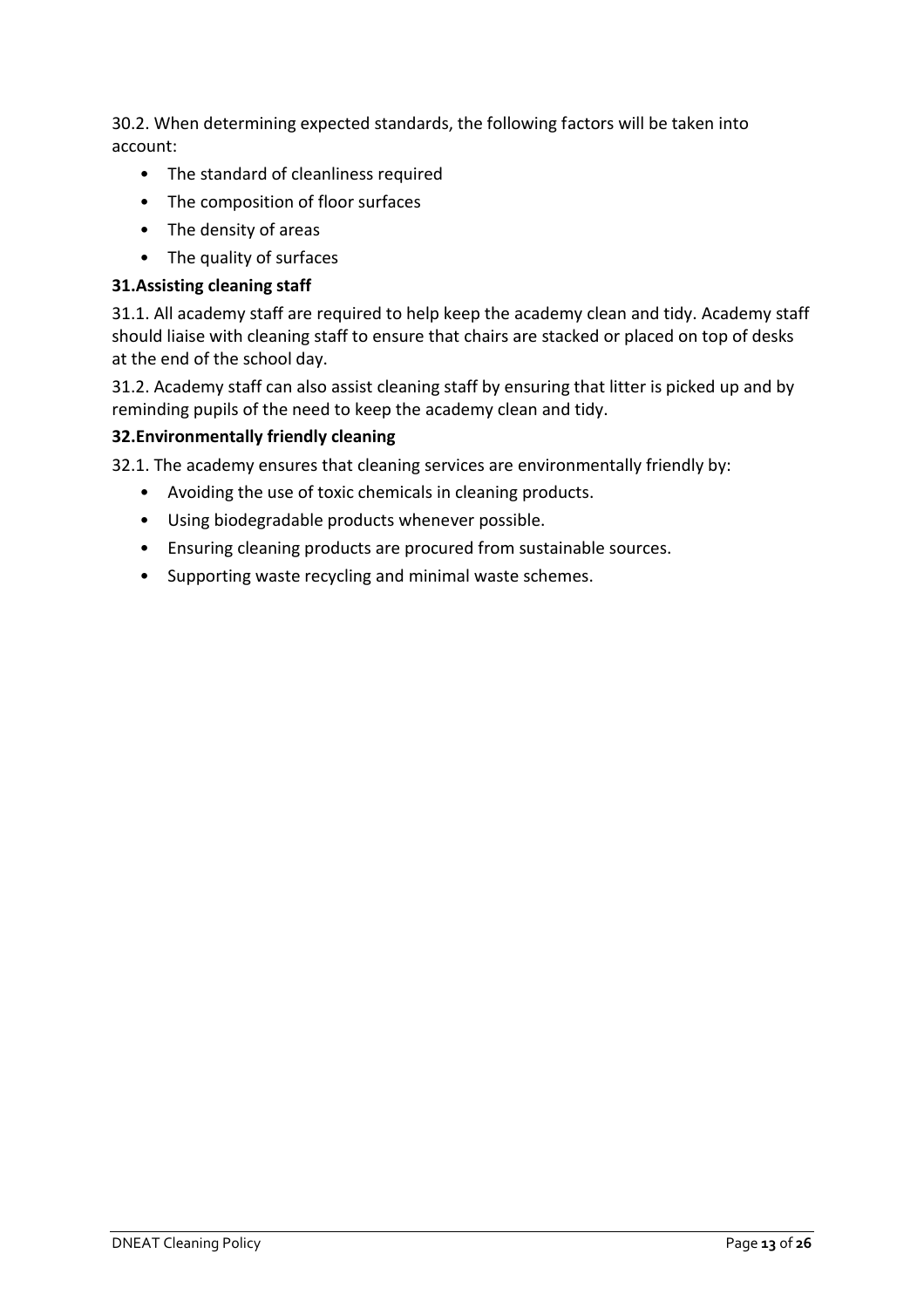## **School cleaning schedule**

| <b>Location</b>                                                                                                          | <b>Description</b>                                                                                                                                    | Frequency   | <b>Action</b>                                                                                                                                                                                                                                                                                                                                                                                |
|--------------------------------------------------------------------------------------------------------------------------|-------------------------------------------------------------------------------------------------------------------------------------------------------|-------------|----------------------------------------------------------------------------------------------------------------------------------------------------------------------------------------------------------------------------------------------------------------------------------------------------------------------------------------------------------------------------------------------|
| Entrances,<br>These areas are generally<br>hallways and<br>the first areas seen by<br>corridors.<br>anybody visiting the |                                                                                                                                                       | Daily       | Sweep.<br>Vacuum.<br>Mop.<br>Clean entrance door glass and entrance hatch                                                                                                                                                                                                                                                                                                                    |
|                                                                                                                          | academy including pupils<br>and staff members. They<br>offer a first impression of<br>the academy.                                                    | Weekly      | Dust tops of lockers/cabinets.<br>$\bullet$<br>Clean glass partitions, display cases and interior doorglass.<br>Spot-clean finger marks from surfaces including seating<br>Dust furniture.<br>Polish floors in non-carpeted areas.<br>Wipe down protective surfacing                                                                                                                         |
|                                                                                                                          |                                                                                                                                                       | Monthly     | Dust vents, lights, pipes, window blinds and door frames.<br>$\bullet$<br>High dusting of areas above 5 feet.                                                                                                                                                                                                                                                                                |
| Classrooms;<br>group rooms                                                                                               | In addition to cleaning and<br>sanitising, it is the cleaner's<br>responsibility to check for<br>light bulbs that no longer<br>work on a daily basis. | Daily       | Empty bins.<br>$\bullet$<br>Clean white boards and/or chalkboards.<br>Vacuum all areas.<br>Spot cleaning soiled areas of carpet.<br>Dry mop tiled floors.<br>Wet mop tiled floors.<br>Clean glass in doors and partitions.<br>Wipe down sink areas and surrounds with disinfectant wipe/solution<br>Wipe door handles with disinfectant wipe/solution<br>Wipe down white goods and microwave |
|                                                                                                                          |                                                                                                                                                       | Weekly      | Dust furniture surfaces.<br>$\bullet$<br>Damp clean desk and table tops<br>Damp clean chairs<br>Clean door surfaces                                                                                                                                                                                                                                                                          |
|                                                                                                                          |                                                                                                                                                       | Fortnightly | Clean vinyl floors with floor cleaning machine<br>$\bullet$                                                                                                                                                                                                                                                                                                                                  |
|                                                                                                                          |                                                                                                                                                       | Monthly     | Dust vents, lights, pipes, window blinds, door frames.<br>$\bullet$                                                                                                                                                                                                                                                                                                                          |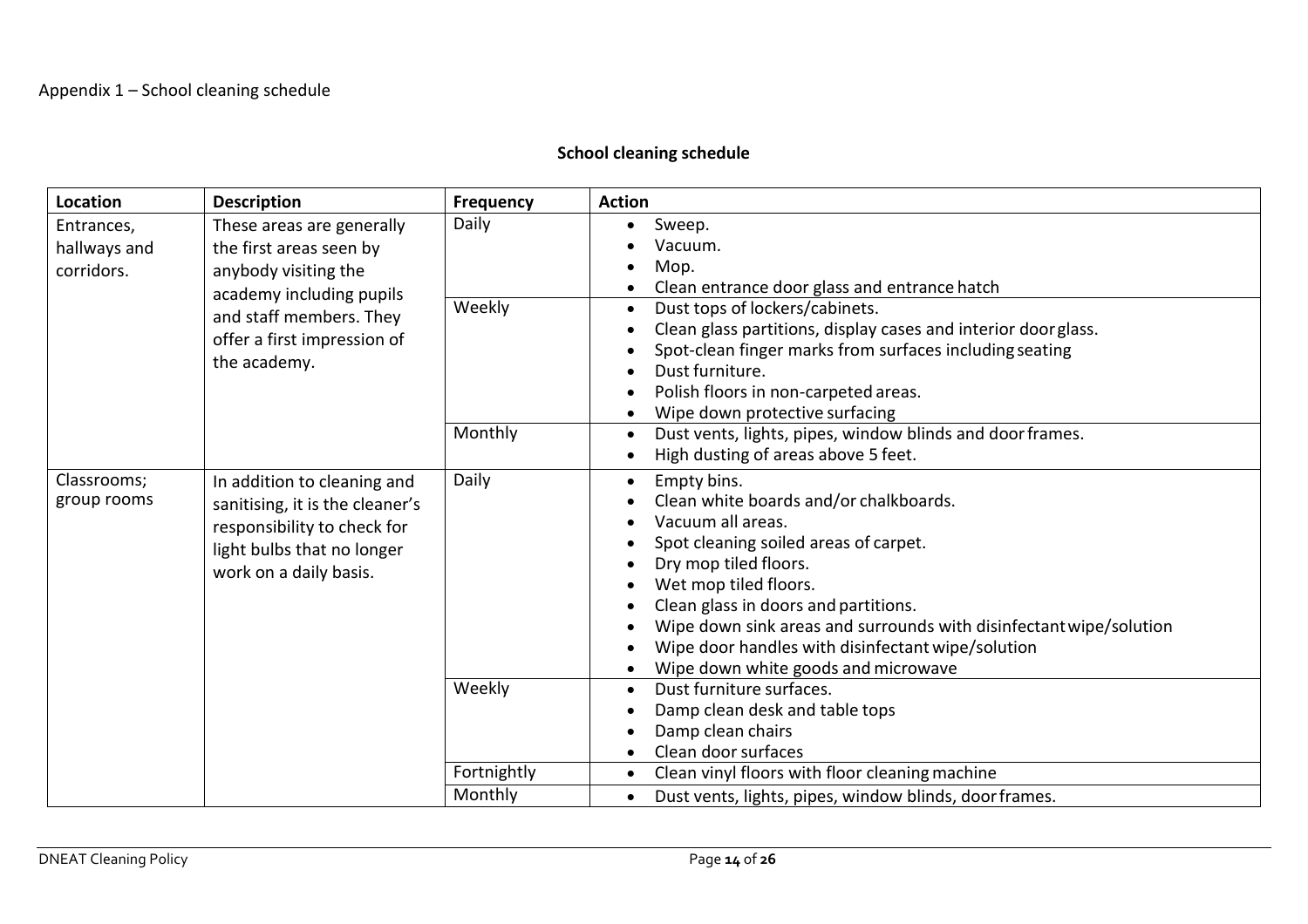| <b>Location</b>   | <b>Description</b>              | <b>Frequency</b> | <b>Action</b>                                                          |  |  |  |
|-------------------|---------------------------------|------------------|------------------------------------------------------------------------|--|--|--|
|                   |                                 |                  | High dusting of areas above 5 feet.                                    |  |  |  |
|                   |                                 |                  | Vacuum upholstered furniture                                           |  |  |  |
| Offices, library, | In addition to cleaning and     | Daily            | Empty bins.<br>$\bullet$                                               |  |  |  |
| training room     | sanitising, it is the cleaner's |                  | Clean whiteboards and/or chalkboards.                                  |  |  |  |
| and resources     | responsibility to check for     |                  | Vacuum all areas.                                                      |  |  |  |
| centre            | light bulbs that no longer      |                  | Spot cleaning soiled areas of carpet.                                  |  |  |  |
|                   | work on a daily basis.          |                  | Dry mop vinyl floors.                                                  |  |  |  |
|                   |                                 |                  | Wet mop vinyl floors.                                                  |  |  |  |
|                   |                                 |                  | Clean glass in doors; partitions and lifts.                            |  |  |  |
|                   |                                 | Weekly           | Dust furniture surfaces and window sills.<br>$\bullet$                 |  |  |  |
|                   |                                 |                  | Damp clean desk and table tops.                                        |  |  |  |
|                   |                                 |                  | Vacuum all carpeted areas.                                             |  |  |  |
|                   |                                 |                  | Clean door surfaces.                                                   |  |  |  |
|                   |                                 | Monthly          | Dust vents, lights, pipes, window blinds and door frames.<br>$\bullet$ |  |  |  |
|                   |                                 |                  | High dusting of areas above 5 feet.<br>$\bullet$                       |  |  |  |
| Lavatories,       | These are high traffic areas    | Daily            | Empty bins.<br>$\bullet$                                               |  |  |  |
| showers and       | as well as susceptible to       |                  | Thoroughly clean and disinfect toilets and urinals.                    |  |  |  |
| changing rooms    | bacteria and germs and          |                  | Thoroughly clean and disinfect shower rooms and changing rooms.        |  |  |  |
|                   | require regular                 |                  | Restock dispensers.                                                    |  |  |  |
|                   | disinfecting.                   |                  | Clean mirrors.                                                         |  |  |  |
|                   |                                 |                  | Clean sinks.                                                           |  |  |  |
|                   |                                 |                  | Polish stainless steel and chrome surfaces.                            |  |  |  |
|                   |                                 |                  | Spot wash walls, lockers and partitions.                               |  |  |  |
|                   |                                 |                  | Dry mop floors.                                                        |  |  |  |
|                   |                                 |                  | Wet mop floors with disinfectant                                       |  |  |  |
|                   |                                 |                  | Wipe door handles with disinfectant wipe/solution                      |  |  |  |
|                   |                                 | Weekly           | Damp clean and wipe cubicle partitions thoroughly.<br>$\bullet$        |  |  |  |
|                   |                                 |                  | Dust walls and ceiling vents.                                          |  |  |  |
|                   |                                 |                  | Clean doors and wall tiles.                                            |  |  |  |
|                   |                                 |                  | Check drains and clean if necessary                                    |  |  |  |
|                   |                                 | Twice monthly    | Descale fixtures.<br>$\bullet$                                         |  |  |  |
|                   |                                 |                  | Scrub floor.<br>$\bullet$                                              |  |  |  |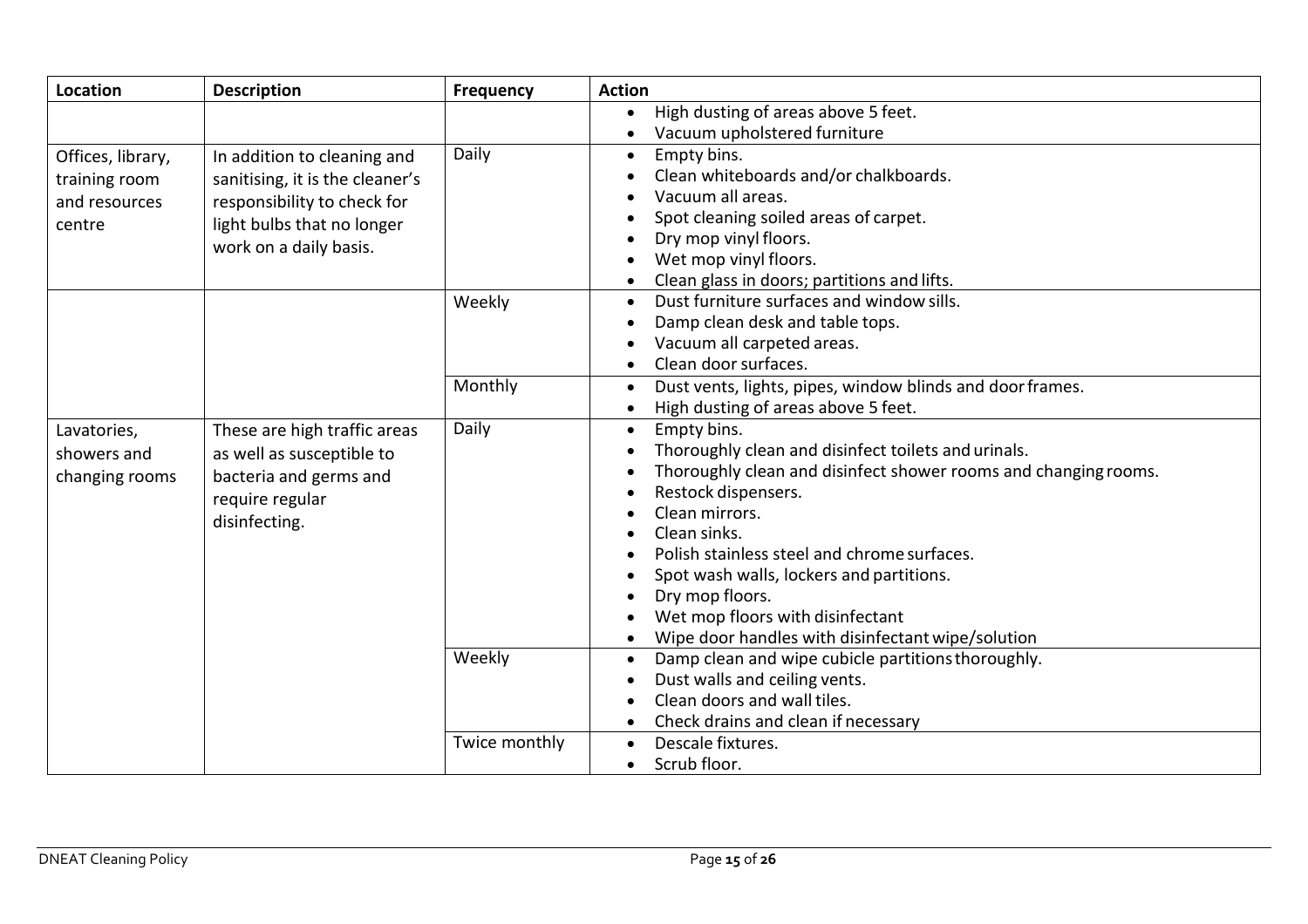| Food          | These are high traffic areas | Daily | Disinfect table tops.         |
|---------------|------------------------------|-------|-------------------------------|
| preparation,  | where food is eaten and as   |       | Empty bins.                   |
| staffroom and | such require regular         |       | Dry mop floors.               |
| lunch areas   | disinfecting.                |       | Wet mop floors.               |
|               |                              |       | Vacuum carpets and mats.      |
|               |                              |       | Disinfect drinking fountains. |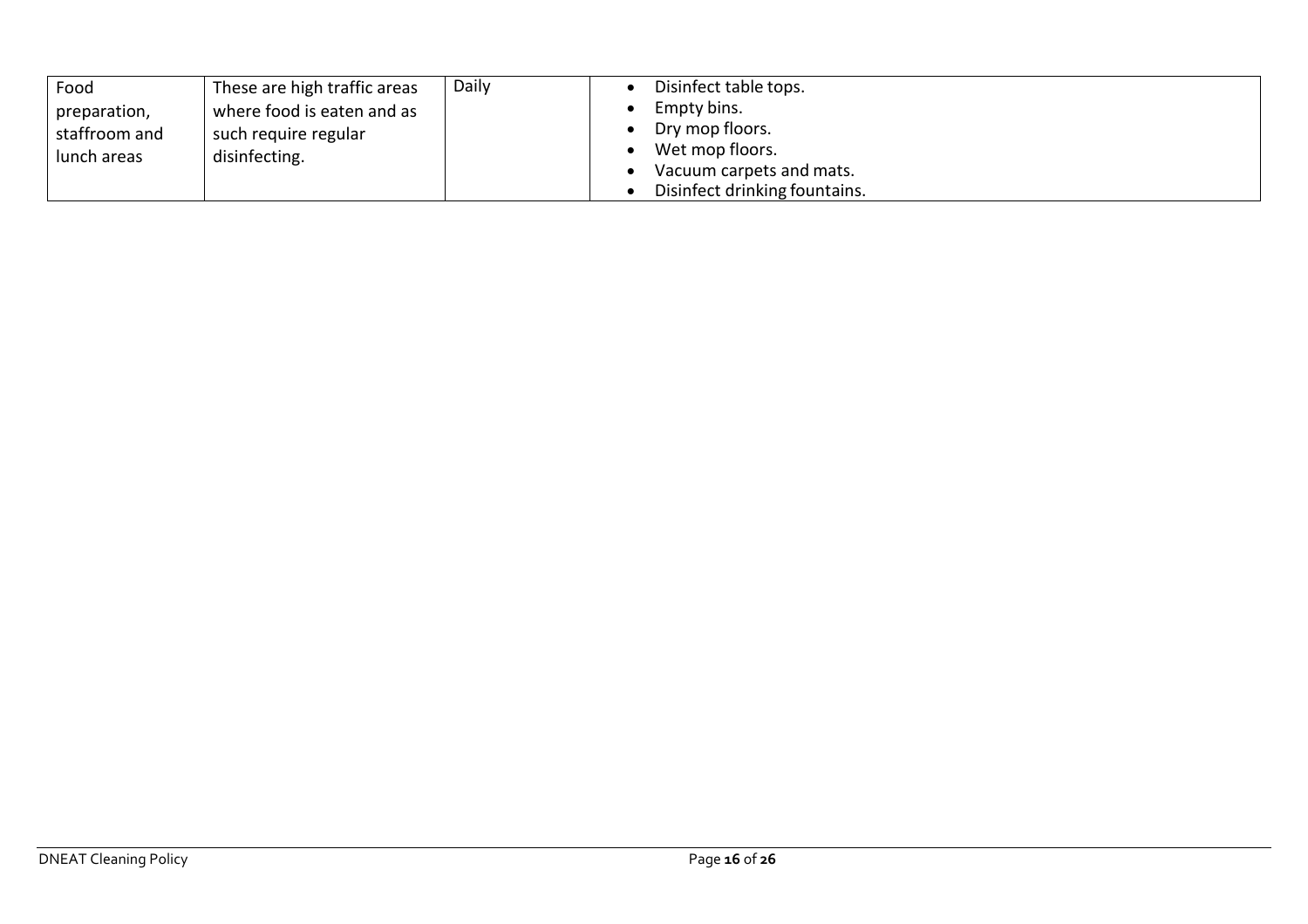| <b>Location</b>              | <b>Description</b>                                                                                                                                    | <b>Frequency</b> | <b>Action</b>                                                                                                                                                                                                                                            |
|------------------------------|-------------------------------------------------------------------------------------------------------------------------------------------------------|------------------|----------------------------------------------------------------------------------------------------------------------------------------------------------------------------------------------------------------------------------------------------------|
|                              |                                                                                                                                                       |                  | Clean sinks<br>Wipe down surfaces with disinfectant wipes/solution<br>Wipe door handles with disinfectant wipe/solution                                                                                                                                  |
|                              |                                                                                                                                                       | Weekly           | Clean glass partitions, display cases and interior door glass.<br>Spot clean walls.<br>Dust furniture and fire extinguishers.<br>Wash vinyl floors with floor cleaning machine                                                                           |
|                              |                                                                                                                                                       | Fortnightly      | Dust vents, lights, pipes, window blinds and door frames.<br>$\bullet$<br>High dusting of areas above 5 feet.                                                                                                                                            |
|                              |                                                                                                                                                       | Monthly          | Thoroughly clean furniture.                                                                                                                                                                                                                              |
| Art/DT room                  | These areas contain<br>machinery and<br>equipment and safety                                                                                          | Daily            | Empty bins.<br>$\bullet$<br>Dry mop or sweep floors.<br>Wet mop areas that require it.                                                                                                                                                                   |
|                              | precautions should be<br>taken when cleaning.                                                                                                         | Weekly           | Clean glass partitions, display cases and interior doorglass.<br>$\bullet$<br>Spot clean walls.<br>Dust furniture and fire extinguishers.<br>Wash vinyl floors with floor cleaning machine<br>Dust window sills and ledges                               |
|                              |                                                                                                                                                       | Fortnightly      | Dust vents, lights, pipes, window blinds and door frames.<br>$\bullet$<br>High dusting of areas above 5 feet.                                                                                                                                            |
|                              |                                                                                                                                                       | Monthly          | Polish cupboards<br>$\bullet$                                                                                                                                                                                                                            |
| Gym, hall and<br>sports hall | In addition to cleaning and<br>sanitising, it is the cleaner's<br>responsibility to check for<br>light bulbs that no longer<br>work on a daily basis. | Daily            | Empty bins.<br>Dry mop and spot clean floors using recommended solution.<br>Clean glass in doors and partitions.<br>Vacuum high traffic carpeted areas.<br>Dust furniture.<br>Dry mop and wet mop tiled floors.<br>Spot clean walls and remove any marks |
|                              |                                                                                                                                                       | Weekly           | Clean floors with floor cleaning machine.<br>Clean door surfaces.<br>Vacuum upholstered furniture.<br>Clean and polish brass or chrome.<br>Remove scuff marks from floors.                                                                               |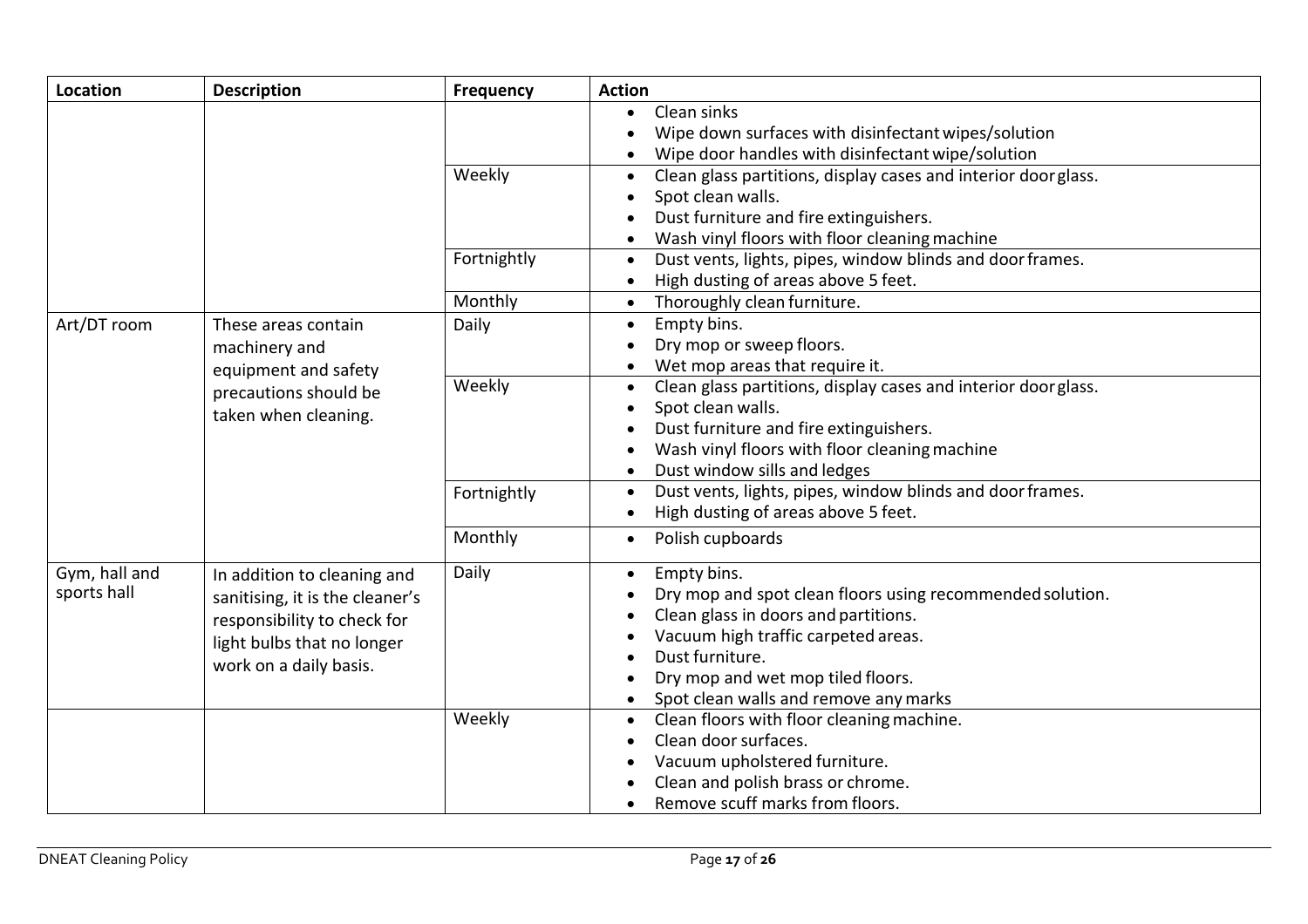| Monthiv | Dust vents, lights, pipes,<br>, window blinds and door frames. |
|---------|----------------------------------------------------------------|
|         | High dusting of areas above 5 feet.                            |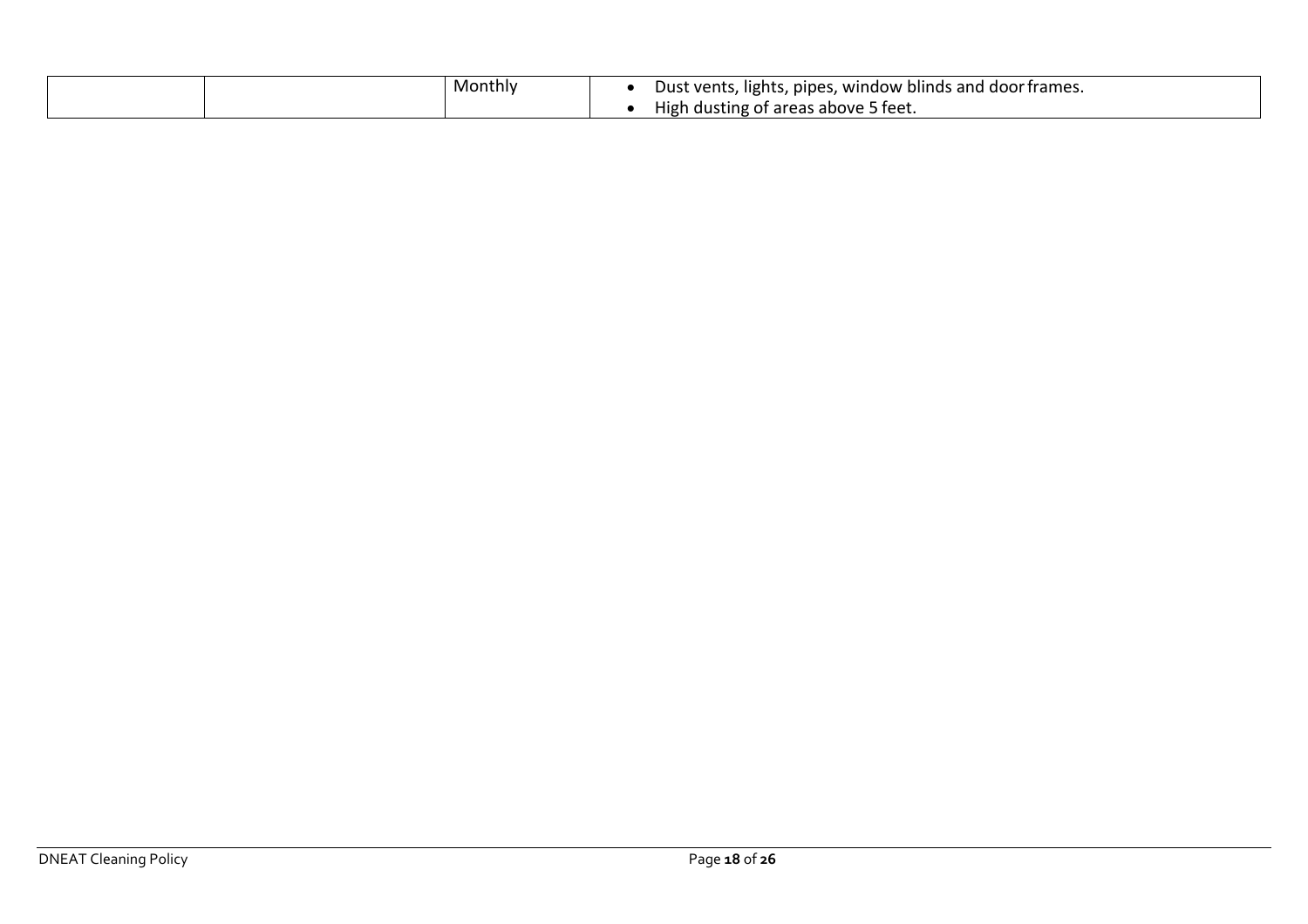## **School deep clean schedule**

| <b>Action</b>                                                                | <b>Initials</b> | <b>Comments</b> |
|------------------------------------------------------------------------------|-----------------|-----------------|
| <b>Preparing rooms</b>                                                       |                 |                 |
| Take digital photos of all aspects of room for easy re-setting of furniture  |                 |                 |
| and wall art.                                                                |                 |                 |
| Remove artwork, bulletins and paperwork from notice boards.                  |                 |                 |
| Remove artwork, bulletins and paperwork from doors.                          |                 |                 |
| Remove artwork, bulletins and paperwork from windows and glass panels.       |                 |                 |
| Remove all detritus from table tops, work benches and desks.                 |                 |                 |
| Temporarily store books and folders from book cases and cupboards (including |                 |                 |
| walk in cupboards).                                                          |                 |                 |
| Temporarily store all stationery.                                            |                 |                 |
| Dry Rooms: Once per year                                                     |                 |                 |
| Furniture - classroom and specialist seating/OT equipment                    |                 |                 |
| Scrape gum from all furniture (if required).                                 |                 |                 |
| Remove tape, glue, paint and dirt from tops, sides, bottoms and insides of   |                 |                 |
| all furniture.                                                               |                 |                 |
| Remove residue of tape and cleaning chemicals.                               |                 |                 |
| Report any broken or damaged furniture to the Site Manager.                  |                 |                 |
| Vacuum upholstered chairs and curtains.                                      |                 |                 |
| Vacuum tops of tall fixtures.                                                |                 |                 |
| Clean fire extinguishers.                                                    |                 |                 |
| Steam clean all OH seating and equipment                                     |                 |                 |
| <b>Floors</b>                                                                |                 |                 |
| Remove all furniture not fixed to the ground.                                |                 |                 |
| Remove all excessive (chemical) build-up from floor.                         |                 |                 |
| Thoroughly scrub and disinfect floor.                                        |                 |                 |
| Refinish floor as per manufacturer guidelines.                               |                 |                 |
| Vacuum carpets and rugs.                                                     |                 |                 |
| Wet vacuum carpets and rugs.                                                 |                 |                 |
| Clean grouting.                                                              |                 |                 |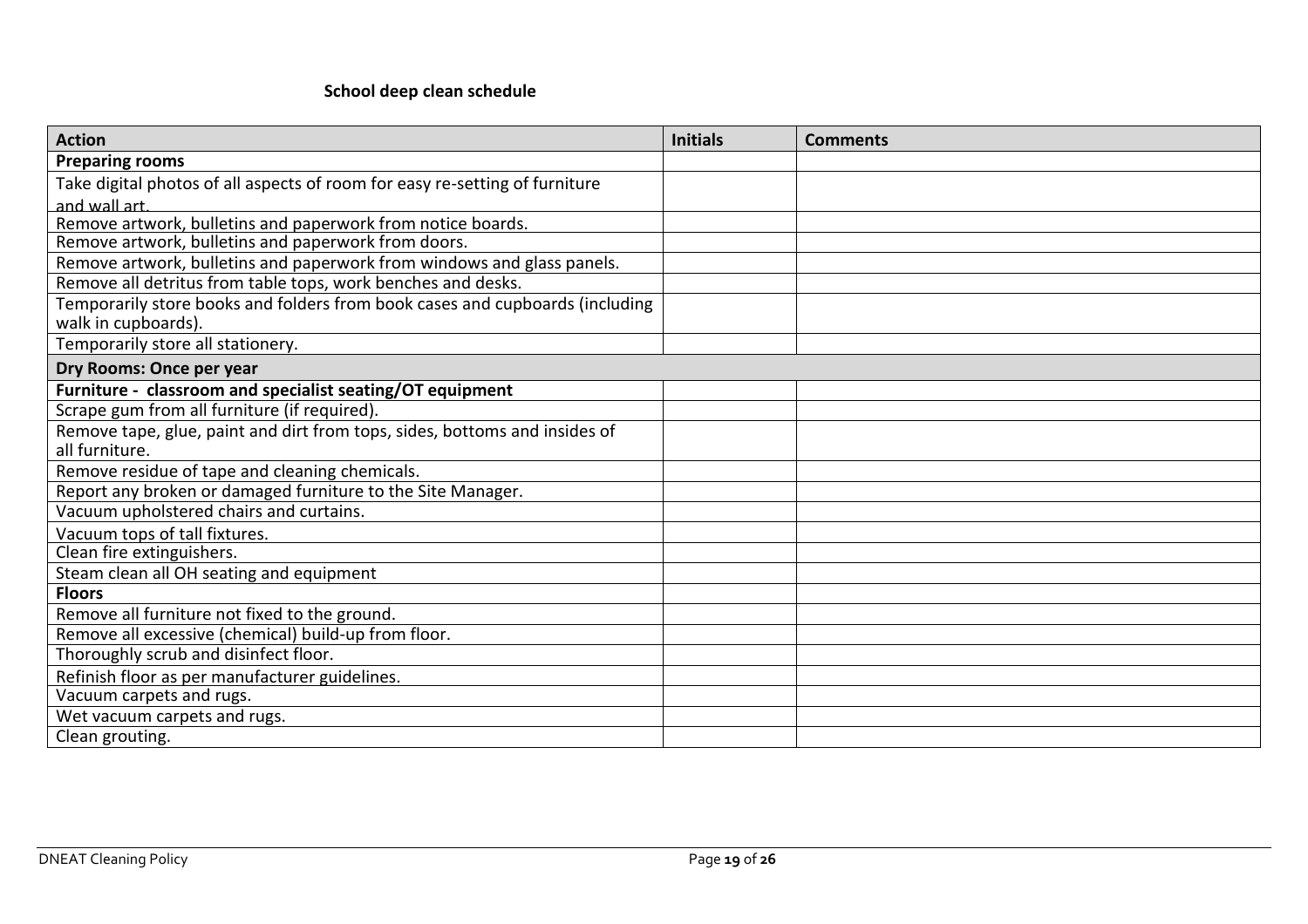| <b>Action</b>                                                                 | <b>Initials</b> | <b>Comments</b> |
|-------------------------------------------------------------------------------|-----------------|-----------------|
| <b>Surfaces</b>                                                               |                 |                 |
| Wash all painted surfaces.                                                    |                 |                 |
| Replace light bulbs that no longer work.                                      |                 |                 |
| Clean and grout all tiled areas.                                              |                 |                 |
| Report graffiti that cannot be removed to the Site Manager.                   |                 |                 |
| <b>Windows</b>                                                                |                 |                 |
| Wash windows inside.                                                          |                 |                 |
| Wash non-porous blinds.                                                       |                 |                 |
| Clean all interior glass.                                                     |                 |                 |
| Wet rooms: Three times per year                                               |                 |                 |
| <b>Lavatories and showers</b>                                                 |                 |                 |
| Scrub and disinfect all fixtures.                                             |                 |                 |
| Scrub and disinfect all surfaces.                                             |                 |                 |
| Remove smudges, fingerprints and graffiti from dispensers.                    |                 |                 |
| Empty and disinfect all bins.                                                 |                 |                 |
| Remove mould and disinfect tiled areas.                                       |                 |                 |
| Grout tiled surfaces.                                                         |                 |                 |
| Clean, disinfect and remove graffiti from partitions, doors and door handles. |                 |                 |
| Clean, disinfect and polish chrome and metal work.                            |                 |                 |
| Vacuum vents and tops of tall fixtures.                                       |                 |                 |
| Eliminate unpleasant odours.                                                  |                 |                 |
| Report graffiti that cannot be removed to the Site Manager.                   |                 |                 |
| Report any broken or damaged furniture or fixtures to the<br>Manager.         |                 |                 |
| <b>Kitchens and dining areas</b>                                              |                 |                 |
| Dismantle and thoroughly clean all kitchen appliances.                        |                 |                 |
| Unplug all electrical equipment and check for damage.                         |                 |                 |
| Cover all plug sockets with waterproof tape.                                  |                 |                 |
| Power wash or spray walls, racks and other fixed items removing dust, grease  |                 |                 |
| and other debris.                                                             |                 |                 |
| Disinfect all food preparation areas.                                         |                 |                 |
| Steam clean and wet-vac all floors.                                           |                 |                 |
| Check ceiling for dust, debris and grease build up.                           |                 |                 |
| Report any damaged electrical equipment, surfaces or fixtures to the          |                 |                 |
| Site Manager.                                                                 |                 |                 |
| Scrape gum from all furniture (if required).                                  |                 |                 |
| Remove residue of cleaning chemicals.                                         |                 |                 |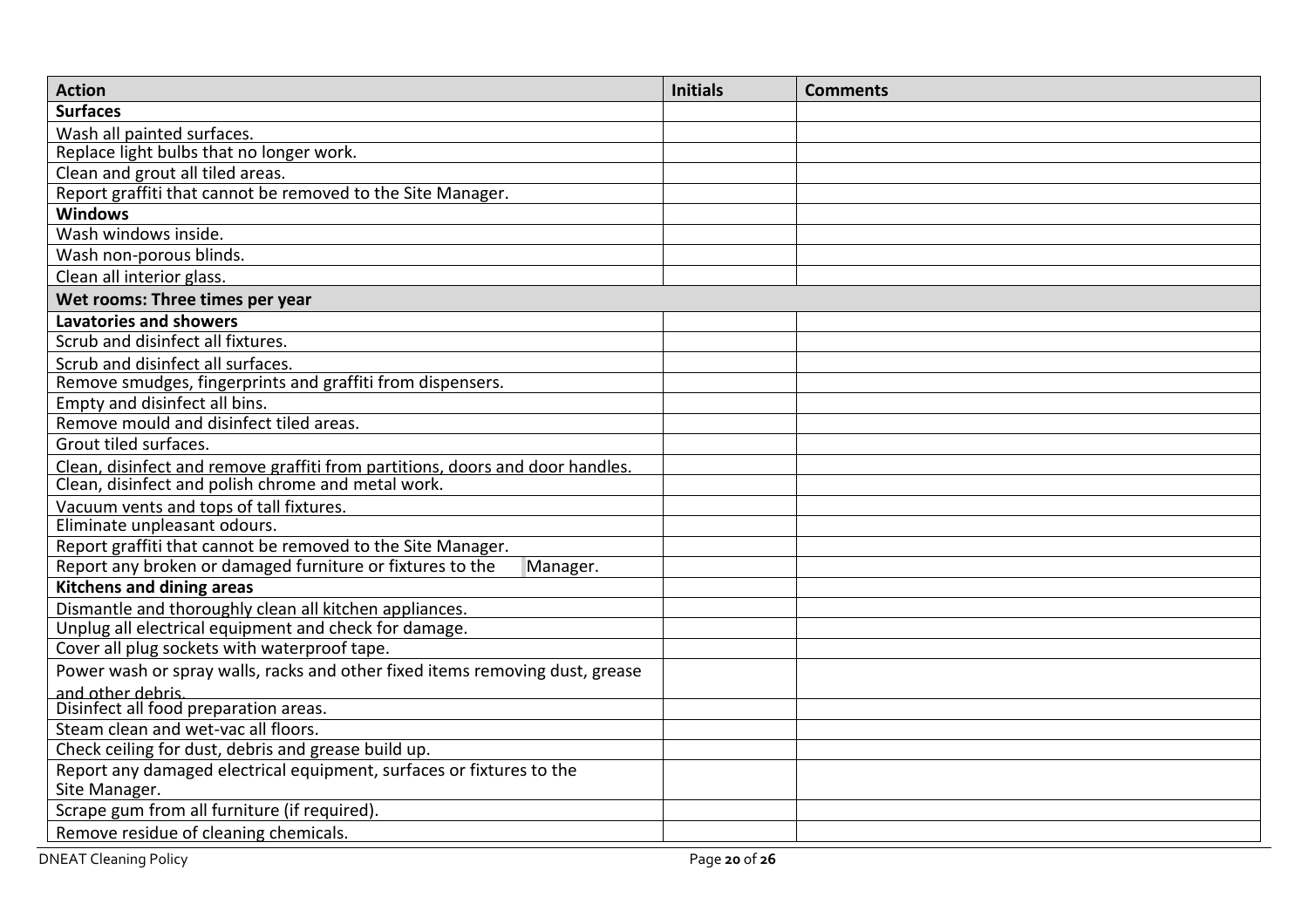| Report<br>' Site Manager.<br>/ broken or damaged furniture<br>the<br>$-$<br>rt anv |  |
|------------------------------------------------------------------------------------|--|
| Clean fire extinguishers.                                                          |  |
| -<br>cooker exhaust hoods and replace filters.<br>Llean                            |  |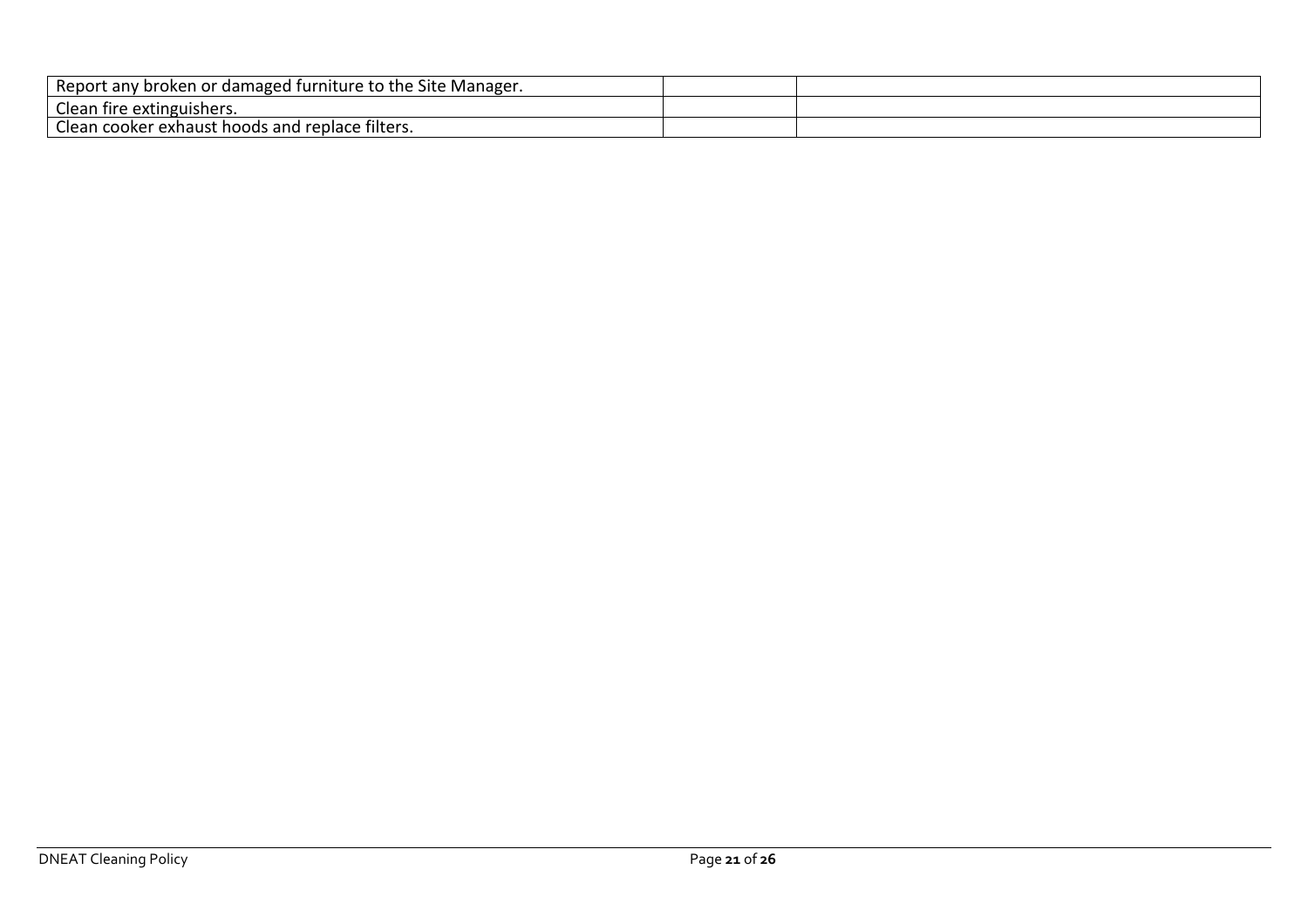| <b>Action</b>                                               | <b>Initials</b> | <b>Comments</b> |
|-------------------------------------------------------------|-----------------|-----------------|
| <b>Floors</b>                                               |                 |                 |
| Remove all furniture not fixed to the ground.               |                 |                 |
| Remove all excessive (chemical) build-up from floor.        |                 |                 |
| Thoroughly scrub and disinfect floor.                       |                 |                 |
| Refinish floor as per manufacturer guidelines.              |                 |                 |
| Clean grouting.                                             |                 |                 |
| <b>Surfaces</b>                                             |                 |                 |
| Wash all painted surfaces.                                  |                 |                 |
| Replace burned out light bulbs.                             |                 |                 |
| Clean and grout all tiled areas.                            |                 |                 |
| Report graffiti that cannot be removed to the Site Manager. |                 |                 |
| <b>Windows</b>                                              |                 |                 |
| Wash windows inside.                                        |                 |                 |
| Wash non-porous blinds.                                     |                 |                 |
| Clean all interior glass.                                   |                 |                 |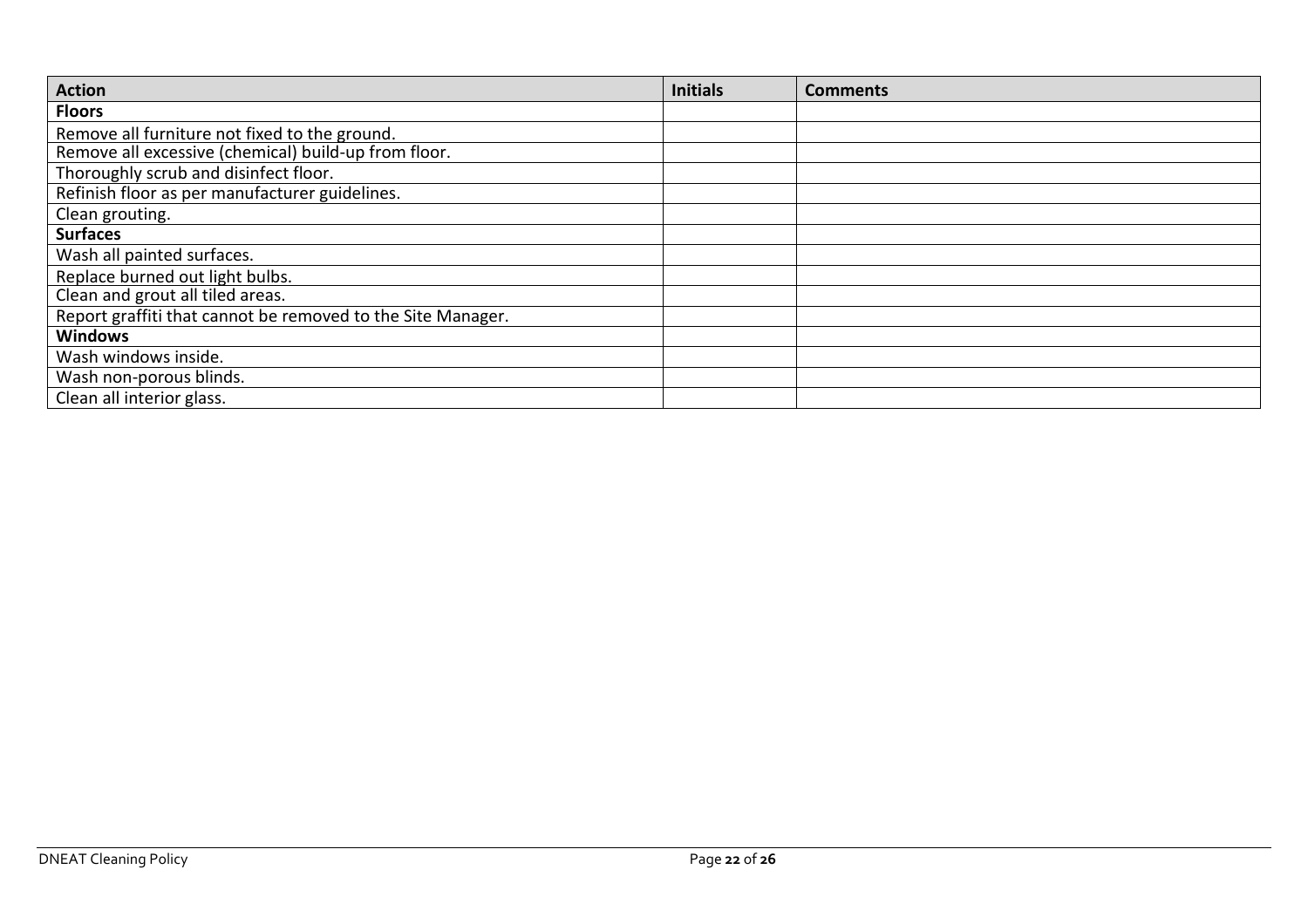| <b>Risk Assessment for:</b><br>Cleaning of the school and school site |                       |       |  |  |
|-----------------------------------------------------------------------|-----------------------|-------|--|--|
| <b>School Name:</b>                                                   | <b>Assessment by:</b> | Date: |  |  |
|                                                                       |                       |       |  |  |
|                                                                       |                       |       |  |  |
| 1 <sup>51</sup> Review Date Due:                                      | <b>Approval by:</b>   | Date: |  |  |
|                                                                       |                       |       |  |  |
|                                                                       |                       |       |  |  |

| Hazard /<br><b>Risk</b>           | Who<br>might be<br>harmed?                                 | How might they<br>be harmed?                                                                                                                                     | What are the Normal control measures?                                                                                                                                                                                                                                                                                                                                                                                                                                                                                                                                                                                                                                                          | What, if any,<br>further<br>measures | By<br>whom | By<br>when | Completed |
|-----------------------------------|------------------------------------------------------------|------------------------------------------------------------------------------------------------------------------------------------------------------------------|------------------------------------------------------------------------------------------------------------------------------------------------------------------------------------------------------------------------------------------------------------------------------------------------------------------------------------------------------------------------------------------------------------------------------------------------------------------------------------------------------------------------------------------------------------------------------------------------------------------------------------------------------------------------------------------------|--------------------------------------|------------|------------|-----------|
| Use of<br>electrical<br>equipment | Cleaning<br>staff,<br>Colleagues,<br>Children,<br>Visitors | Electrical shock,<br>Burns,<br>Fire<br>Power leads<br>present a tripping<br>hazard (Cuts /<br>abrasions,<br>muscular skeletal<br>and other physical<br>injuries) | Users conduct a pre-use check of equipment.<br>$\bullet$<br>Electrical equipment subject to regular<br>safety inspection and testing ('PAT testing').<br>Extension leads and adaptors are used only where<br>necessary - keeping trailing leads to a minimum.<br>The nearest available socket will always be used.<br>$\bullet$<br>Mains powered portable equipment to be protected<br>$\bullet$<br>by a RCD (Residual Current Device) in higher risk<br>situations, e.g. equipment used outside or in wet<br>conditions, and for equipment where there is a risk of<br>cables being severed.<br>There is a system in place for reporting faults and<br>removing faulty/out-of-date equipment. |                                      |            |            |           |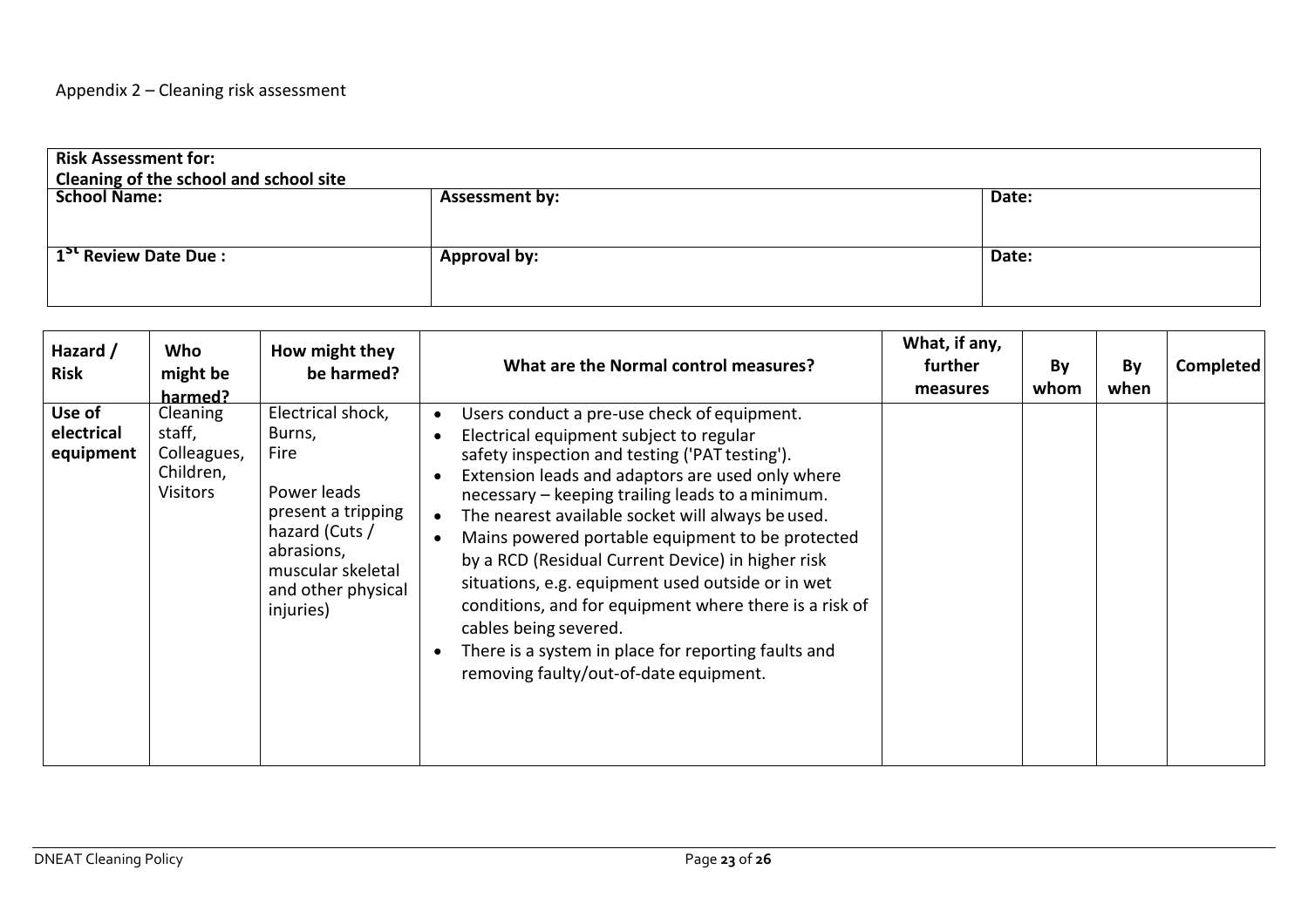| Hazard<br>/ Risk                  | <b>Who</b><br>might be<br>harmed?                                 | How might they<br>be harmed?                                             | <b>What are the Normal Control Measures?</b>                                                                                                                                                                                                                                                                                                                                                                                                                                                                                                                                                                                                                                                    | What, if any,<br>further<br>measures | By<br>whom | By<br>when | Completed |
|-----------------------------------|-------------------------------------------------------------------|--------------------------------------------------------------------------|-------------------------------------------------------------------------------------------------------------------------------------------------------------------------------------------------------------------------------------------------------------------------------------------------------------------------------------------------------------------------------------------------------------------------------------------------------------------------------------------------------------------------------------------------------------------------------------------------------------------------------------------------------------------------------------------------|--------------------------------------|------------|------------|-----------|
| <b>Exposure</b><br>to<br>diseases | Cleaning<br>staff,<br>Colleagues,<br>Children,<br><b>Visitors</b> | Disease /<br>infection<br>S.                                             | Potential hazardous waste, such as vomit and bodily<br>$\bullet$<br>fluids, must be disposed of correctly and<br>contaminated surfaces properly disinfected.<br>Disposable gloves and aprons must be used for all<br>$\bullet$<br>activities that may result in contamination of<br>clothing with blood, bodily fluids or faeces.<br>The gloves and aprons are 'double bagged' and<br>$\bullet$<br>disposed of appropriately after a single use.<br>Regular waste collections are scheduled for clinical<br>$\bullet$<br>waste.<br>Adequate provision for hand washing (soap,<br>$\bullet$<br>hot water) is readily available.<br>All wounds on exposed skin are suitably covered.<br>$\bullet$ |                                      |            |            |           |
| <b>Slips trips</b><br>and falls   | Cleaning<br>staff,<br>Colleagues,<br>Children,<br>Visitors        | Cuts / abrasions,<br>muscular skeletal<br>and other physical<br>injuries | All spillages must be dealt with immediately.<br>$\bullet$<br>Wet floor signs to be used when appropriate.<br>$\bullet$<br>Floors are dry mopped after cleaning up<br>$\bullet$<br>initial spillage.<br>Appropriate footwear worn at all times.<br>$\bullet$<br>Pupils, visitors etc. are kept away from spillage area<br>$\bullet$<br>during cleaning.<br>There is adequate external lighting during<br>working hours.                                                                                                                                                                                                                                                                         |                                      |            |            |           |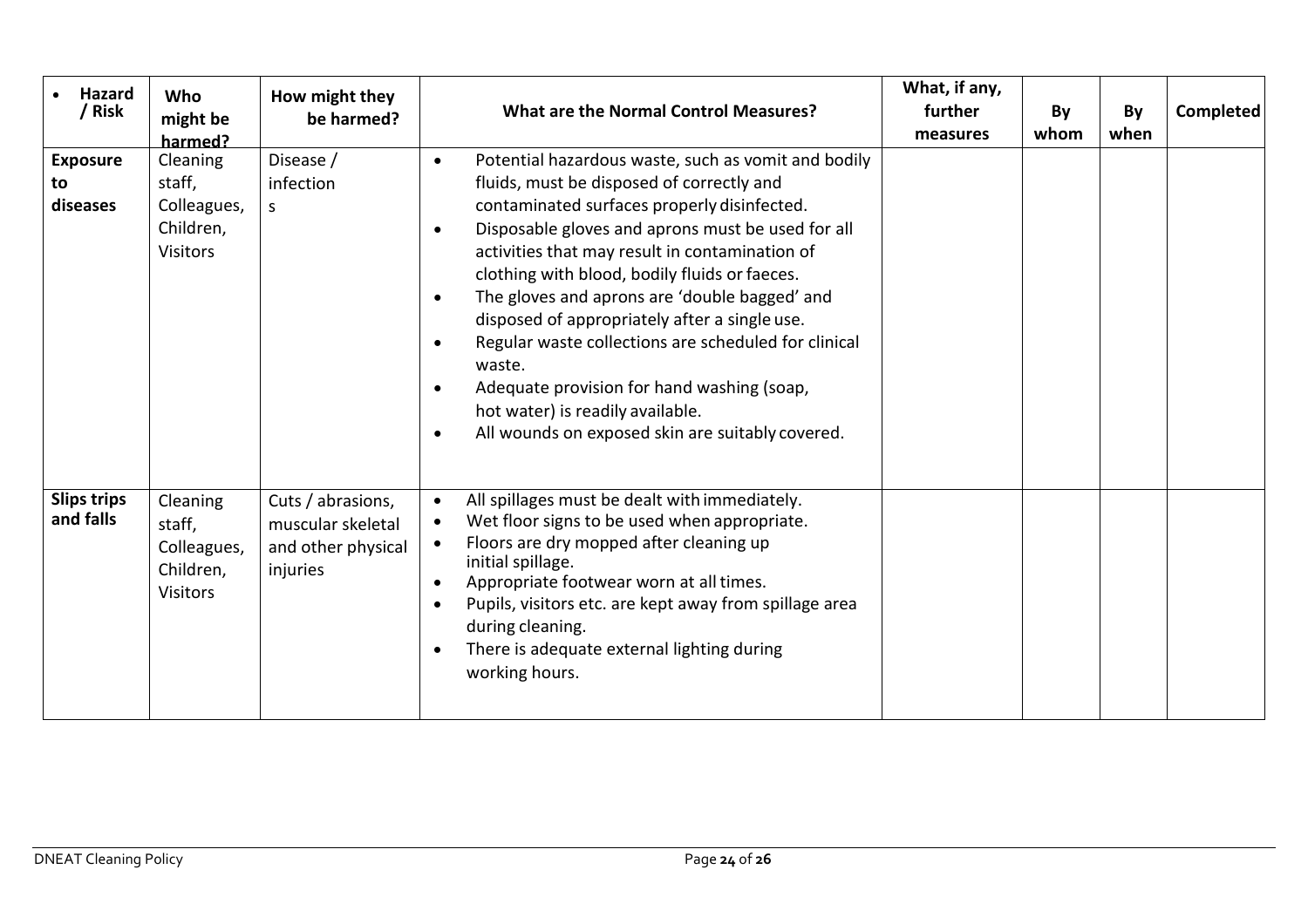| <b>Hazard</b><br>/ Risk                                                          | Who<br>might be<br>harmed?                                        | How might they<br>be harmed?                                                                                                                                 | <b>What are the Normal Control Measures?</b>                                                                                                                                                                                                                                                                                                                                                                                                                                                                                                                                                                                                                                                                                                                           | What, if any,<br>further<br>measures | By<br>whom | By<br>when | <b>Completed</b> |
|----------------------------------------------------------------------------------|-------------------------------------------------------------------|--------------------------------------------------------------------------------------------------------------------------------------------------------------|------------------------------------------------------------------------------------------------------------------------------------------------------------------------------------------------------------------------------------------------------------------------------------------------------------------------------------------------------------------------------------------------------------------------------------------------------------------------------------------------------------------------------------------------------------------------------------------------------------------------------------------------------------------------------------------------------------------------------------------------------------------------|--------------------------------------|------------|------------|------------------|
| Use of<br>cleaning<br>chemicals<br>detergents                                    | Cleaning<br>staff,<br>Colleagues,<br>Children,<br><b>Visitors</b> | Irritation / harm to<br>eyes, nose and<br>upper respiratory<br>tract<br>Skin sensitization /<br>disorders                                                    | Less hazardous chemicals used wherever possible.<br>$\bullet$<br>Material Safety Data Sheet for substances obtained<br>$\bullet$<br>from supplier and guidance followed.<br>COSHH Assessment completed for all hazardous<br>$\bullet$<br>chemicals and control measures implemented.<br>Appropriate Personal Protective Equipment<br>$\bullet$<br>(e.g. gloves, goggles etc.) provided and worn<br>where identified in a COSHH assessment.<br>Chemicals stored appropriately and access restricted<br>$\bullet$<br>when in use. Activities undertaken outside of school<br>hours where possible.<br>All spillages are cleaned immediately.<br>$\bullet$<br>All containers are clearly labelled.<br>Labels must be read before using potentially<br>harmful substances. |                                      |            |            |                  |
| Lone<br>working $-$<br>working in<br>school<br>alone in<br>isolated<br>locations | Cleaning<br>staff,<br>Colleagues,<br>Children,<br><b>Visitors</b> | Accident / injury,<br>Physical assault,<br>delayed<br>assistance in<br>emergency<br>Cuts / abrasions,<br>muscular skeletal<br>and other physical<br>injuries | Ensure there is adequate lighting. If possible,<br>follow different procedure daily.<br>On site security system, controlled access to building<br>e.g. through coded doors etc.<br>Challenging unknown visitors, where safe to do so.<br>A mobile phone is carried by the lone worker.<br>Time spent working alone is reduced as far as is<br>reasonably practicable.<br>The manager is notified at the start and end of shifts.<br>Only agreed tasks are to be undertaken.<br>$\bullet$<br>High risk activities are avoided (e.g. working at height).                                                                                                                                                                                                                 |                                      |            |            |                  |